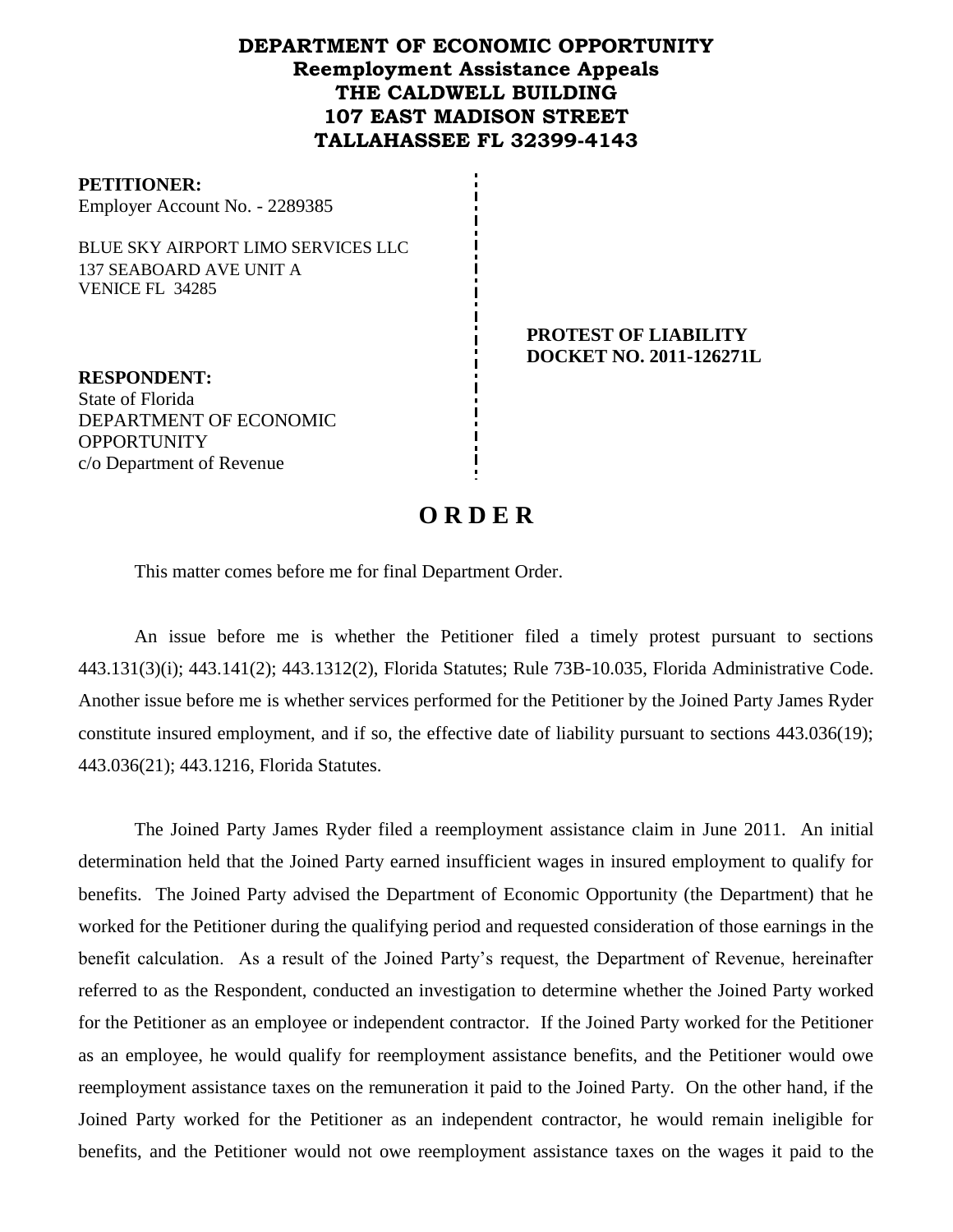Joined Party. Upon completing the investigation, the Respondent's auditor determined that the services performed by the Joined Party were in insured employment. The Petitioner was required to pay reemployment assistance taxes on wages it paid to the Joined Party.The Petitioner filed a timely protest of the determination.The claimant who requested the investigation was joined as a party because he had a direct interest in the outcome of the case. That is, if the determination is reversed, the Joined Party James Ryder will once again be ineligible for benefits and must repay all benefits received.

A telephone hearing was held on May 9, 2012, and this case was consolidated with Docket Number 2012-17125L.The Petitioner was represented by its attorney. The Petitioner's bookkeeper, general manager and two former owners testified as witnesses on behalf of the Petitioner. The Respondent, represented by a Tax Specialist II, appeared and testified. Joined Parties James Ryder and Michael Osborne both appeared and testified. The Special Deputy issued recommended orders for both Docket Number 2011-126271L and Docket Number 2012-17125L on June 5, 2012.

The Special Deputy's Findings of Fact recite as follows:

- 1. Joined Party Michael Osborne worked for an airport limousine service in Venice, Florida as a driver beginning in 1996. In June 2000 the Petitioner, Blue Sky Airport Limo Service, L.L.C., was formed for the purpose of purchasing the airport limousine company in July 2000. The Petitioner's owners were Jeffery Knuckles, John Dowd and Thomas Parks. Jeffery Knuckles and John Dowd were absentee owners who were not involved in the operation of the business. The managing member of the limited liability company was Thomas Parks. Upon purchase of the business the Petitioner retained Michael Osborne as a driver and classified him as an independent contractor. There was no written agreement or contract between Michael Osborne and the Petitioner. At one point Michael Osborne questioned the manager, Thomas Parks, why the Petitioner had classified him as an independent contractor. Thomas Parks replied that there was a fine line between employees and independent contractors, but did not offer any further explanation as to why the Petitioner had classified Michael Osborne as an independent contractor.
- 2. In March 2003 the Petitioner hired Joined Party James Ryder as a driver. The Petitioner never told James Ryder that he was hired as an independent contractor. There was no written agreement or contract between James Ryder and the Petitioner.
- 3. The Petitioner requires newly hired drivers to complete training by riding with an existing driver for one or two days. James Ryder rode with another driver for one day. When Michael Osborne was hired by the Petitioner's predecessor in 1996 he was required to complete training in the same manner. He was not required to complete additional training when the Petitioner purchased the business. During the time that Michael Osborne and James Ryder worked for the Petitioner there were occasions when newly hired drivers were assigned to ride with James Ryder or Michael Osborne for training purposes.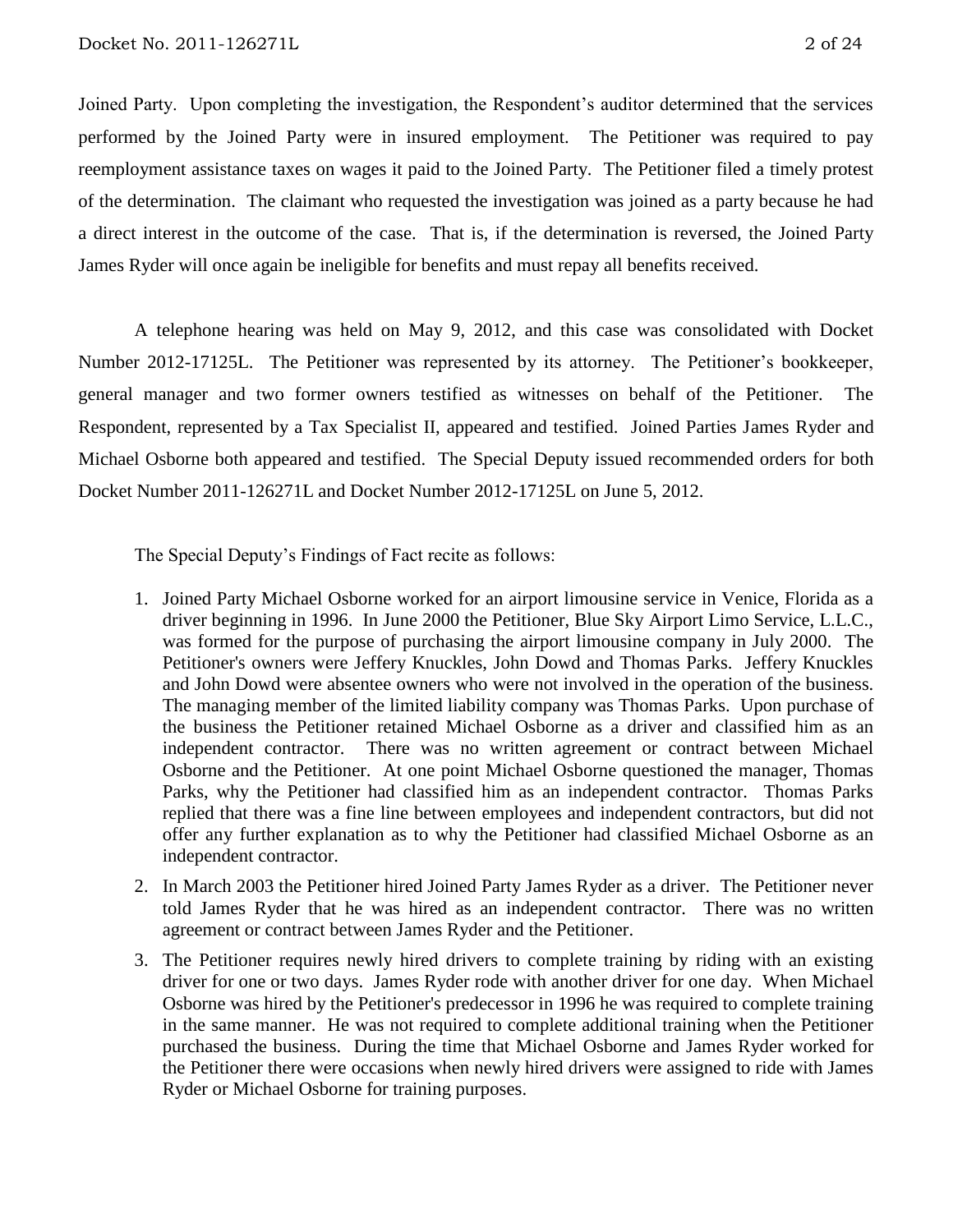- 4. The drivers are assigned to different work shifts by the Petitioner and are classified by the Petitioner as either full time drivers or part time drivers. Both Michael Osborne and James Ryder were assigned to work the early morning shift and were classified as full time drivers. The hours of the early morning shift are generally as early as 3 AM until approximately noon. The Petitioner's business operates seven days per week. Prior to 2010 Michael Osborne was scheduled to be off on Friday each week. In 2010 the Petitioner informed Michael Osborne that he was not allowed to work six days a week and that he was required to be off two days each week.
- 5. Jeffery Knuckles and John Dowd bought out Thomas Parks in 2007. After that date the company was operated by several different managers. Jeffrey Knuckles and John Dowd believed that the company was being poorly managed and that theft was occurring. Beginning in approximately 2010 or 2011 Jeffrey Knuckles, who lives in Colorado, began making frequent trips to the business location to oversee the business operation. On August 26, 2011, the limited liability company, including the business, was sold to Amine Abdul-aal. Since August 26, 2011, the business has been managed by his daughter, Zeina Abdul-aal.
- 6. The Petitioner has had ten to twenty drivers at any one time in the past. Currently, the Petitioner has nine drivers. The Petitioner provides the vehicles which are driven by the drivers. The Petitioner pays for the gas, maintenance, repairs, licenses, permits, and insurance for the vehicles. The Petitioner provides cell phones for the drivers, which are to be used for company business. The Petitioner provides business cards bearing the Petitioner's name and telephone number. The business cards do not contain the driver's name or the driver's contact information. The Petitioner provides everything that is needed for the drivers to perform the work with the exception of airport licenses for the Tampa and Sarasota airports which have been required by those airports during the last few years. Each driver is required to obtain those licenses from the airports. The licenses authorize the driver to operate the Petitioner's vehicle on airport property but do not authorize the driver to operate vehicles for other transportation companies. A driver is required to return the license to the airport if the driver is terminated from the Petitioner. The initial fee for the Tampa airport is \$100 with an annual renewal fee of \$75. The Sarasota airport charges an annual fee of \$35. The Petitioner pays the fee for the drivers for the Ft. Myers airport. Any other expenses which the drivers may have are reimbursed by the Petitioner.
- 7. Prior to approximately 2006 the Petitioner required the drivers to wear company uniforms bearing the Petitioner's name. One uniform was provided by the Petitioner at the time of hire and the drivers had the option of purchasing additional uniforms. The Petitioner paid one-half of the cost for additional uniforms. In approximately 2006 the Petitioner discontinued requiring company uniforms and established a dress code for the drivers. The drivers are not allowed to wear sandals or tee-shirts but are allowed to wear shorts with pockets and a collared shirt.
- 8. The drivers are paid a percentage of the fares which are charged to the Petitioner's clients. The Petitioner determines the amount of all fares and generally requires the clients to prepay the fares. The Petitioner determines the percentage of the fare which is paid to the drivers. When Michael Osborne began working for the Petitioner in July 2000 the Petitioner paid him 21% of the fares. In 2005 the Petitioner unilaterally changed the drivers' percentage to 18%.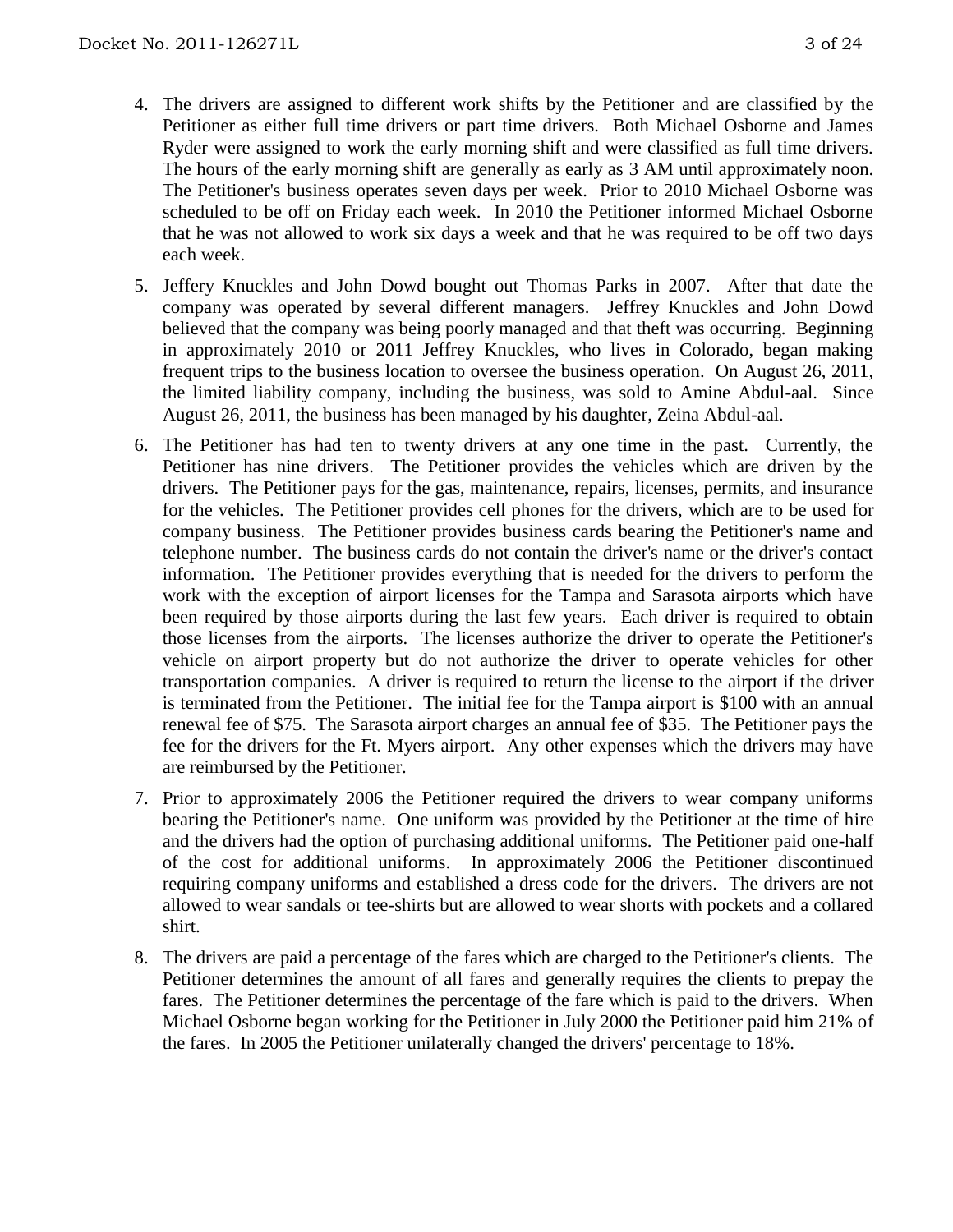- 9. The drivers do not bill the Petitioner for their services and they are not required to punch a timecard or complete a timesheet. The Petitioner pays the drivers weekly based on 18% of the revenue generated by each driver. No taxes are withheld from the pay and no fringe benefits are provided, with the exception of occasional Christmas bonuses. At the end of each year the Petitioner reports the earnings of each driver on Form 1099-MISC as nonemployee compensation. Occasionally, the customer does not prepay and the driver is notified by the Petitioner that the driver is required to collect the cash from the customer. Also occasionally, an individual will approach a driver at the airport and request to be transported. The Petitioner has provided the drivers with a list of the fares from one location to another. The driver tells the potential passenger the amount of the fare and, if the fare is acceptable to the customer, the driver must contact the Petitioner to notify the Petitioner and to request permission to transport the passenger before transporting the customer. The driver is required to turn in all fares collected by the driver.
- 10. The drivers are allowed to receive gratuities from passengers and some of those gratuities are collected by the Petitioner at the time that the client prepays the fare. Initially, the drivers were allowed to keep any cash gratuities which were paid to them by customers and they were not required to report the receipt of those gratuities to the Petitioner. The Petitioner changed that policy at some point in time and requires the drivers to turn in all cash gratuities which the drivers receive. The Petitioner then returns the cash gratuities to the driver along with the prepaid gratuities.
- 11. On one occasion the Petitioner asked Joined Party James Ryder if he would be willing to wash and detail two vehicles that were in poor shape and asked James Ryder how much pay he would be willing to accept for the work. James Ryder stated an amount which was acceptable to the Petitioner. He completed the work and was paid accordingly.
- 12. The Petitioner provides the full time drivers with a manifest containing the assignments or runs assigned to the driver for the following day. A driver may refuse an assignment but the driver must have a good reason for refusing. It was common knowledge among the drivers that if a driver refused assignments too often the driver would be disciplined or discharged. Both Michael Osborne and James Ryder had been told by other drivers that assignments had been withheld from them for several days because they had refused to take an assignment. On one or two occasions Michael Osborne attempted to refuse an assignment and was told by the Petitioner that he had to take the assignment or else he would not have a job.
- 13. The drivers are required to request time off in advance and must obtain permission. If a driver is ill and not able to work an assignment, the driver must notify the Petitioner so that the Petitioner can schedule a substitute. The driver is not allowed to hire others to perform the work for him. It is difficult for the early morning drivers to notify the Petitioner because the Petitioner's office is not open that early. As a result Michael Osborne usually worked even though he was ill. On a few occasions Michael Osborne contacted one of the Petitioner's other drivers to take the assignment. On those occasions the substitute driver was paid by the Petitioner, not by Michael Osborne.
- 14. The drivers are not allowed to have family members or other riders, with the exception of the paid passengers, in the Petitioner's vehicle. In the past the Petitioner would occasionally allow the full time early morning drivers to take a vehicle home with them so that they could leave directly from their home to pick up an early morning passenger rather than going to the Petitioner's location, picking up the vehicle, and then picking up the passenger. Several years ago the Petitioner changed that policy. The drivers are not allowed to take a vehicle home.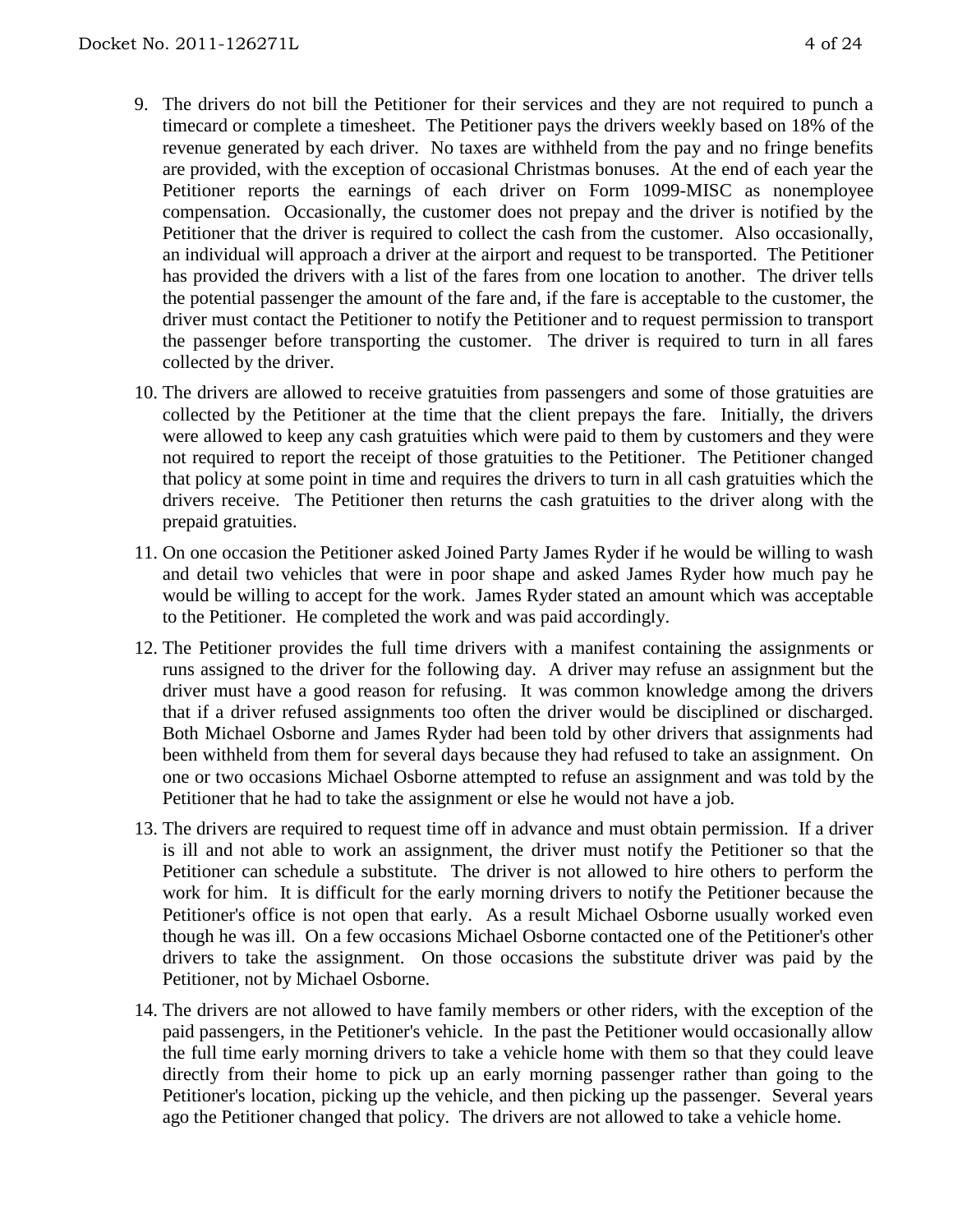- 15. The Petitioner has a drivers' lounge at the Petitioner's business location. The lounge has a desk and a computer which the drivers may use to print maps and obtain driving directions. For a period of time the drivers were allowed to wash the vehicles at the business location. At some point in time the city notified the Petitioner that the vehicles could not be washed at the business location because of drainage problems. After that date the Petitioner authorized the drivers to take the vehicles to gas stations which also operate commercial car washes. The drivers pay for the commercial car washes with gas credit cards provided to the drivers by the Petitioner.
- 16. At some point in time the Petitioner instituted a policy that the drivers were not allowed to idle the vehicles with the air conditioning on while waiting to pick up a passenger, even in extreme heat.
- 17. The Petitioner has had occasional drivers' meetings in the past. Attendance at the meetings is not mandatory. At one of the meetings the Petitioner accused the drivers of stealing gas.
- 18. The drivers are required to report by the cell phone provided by the Petitioner when they pick up the customer and when they deliver the customer to the destination. For a period of time a previous manager did not want to be bothered with the drivers calling in to report the status of the assignments and told the drivers to not bother calling in.
- 19. On or about March 31, 2008, the Petitioner presented James Ryder with an *Independent Contractor Checklist Pursuant to 440.02(15)(d)* for his signature. James Ryder signed the document.
- 20. In 2011 Jeffery Knuckles decided that the Petitioner needed a drivers' handbook for insurance purposes. His fiancé was employed as a human resource employee with an unrelated company. His fiancé transcribed the employee handbook used by her employer for use by the Petitioner. The drivers' handbook was distributed to the drivers and the drivers were required to sign an *Agreement Acknowledgment.* Among other things the Acknowledgment states "I understand and agree that it is my responsibility to read the Driver Handbook within the next 48 hours and any subsequent additions, revisions, and/or addendum(s) and to abide by the rules, policies, and standards set forth in the Driver Handbook." The Acknowledgment continues "I further acknowledge and agree that my employment with Blue Sky is at-will and that I am an independent contract driver which means that it is not for a specified period of time, and can be terminated at any time for any reason, with or without cause or notice, provided no violations of federal or state law have been violated by Blue Sky or me. I understand that I may terminate my employment at any time, with or without reason or advance notice. IN SIGNING THIS AGREEMENT, I UNDERSTAND THAT FAILURE TO ABIDE BY THE TERMS AND CONDITIONS OF THE DRIVER HANDBOOK COULD RESULT IN TERMINATION."
- 21. Michael Osborne did not want to sign the *Agreement Acknowledgment.* The Petitioner told Michael Osborne that if he did not sign the Acknowledgment that he would not have a job. Michael Osborne signed the document on June 6, 2011.
- 22. After the Petitioner was sold on August 26, 2011, the new owner made some changes. The Petitioner installed GPS in the vehicles so that the Petitioner would know where the vehicles were at all times.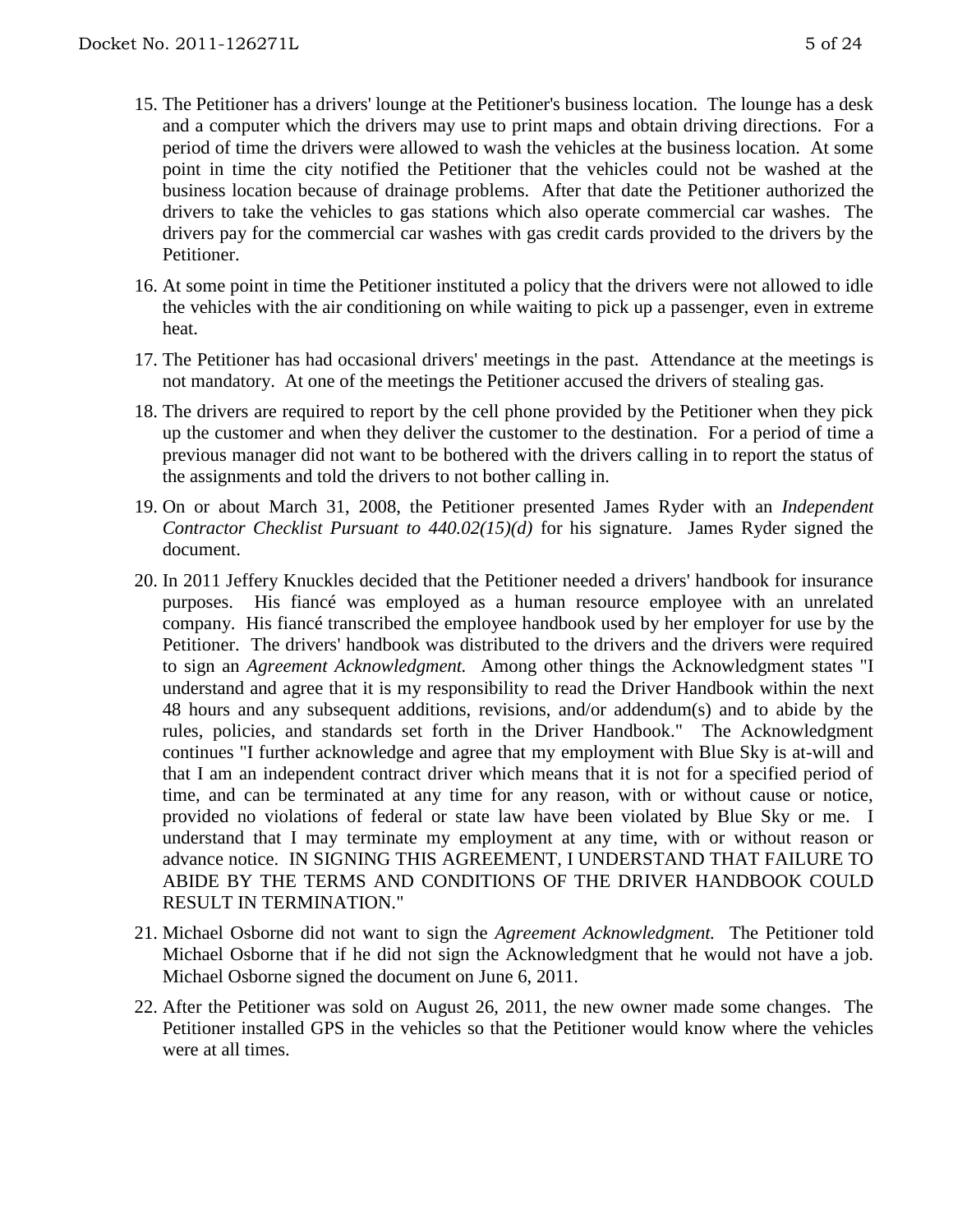- 23. Michael Osborne and James Ryder both believed that they were not allowed to drive for a competitor or for themselves. Although they believed that they could not work for a competitor the Petitioner never told them whether they could or could not work for a competitor. They both believed that working for a competitor would constitute a conflict of interest. They heard through the grapevine that other drivers had worked for other companies and that those drivers did not want the Petitioner to know of their outside activities.
- 24. Neither Michael Osborne or James Ryder had any investment in a business, had a business license or occupational license, had business liability insurance, advertised their services, or performed work for others. Michael Osborne believed that he was an independent contractor only because the Petitioner told him that he was an independent contractor. James Ryder always believed that he was the Petitioner's employee but understood that payroll taxes were not withheld from his pay and that he was responsible for paying the taxes.
- 25. James Ryder worked as a driver for the Petitioner until May 15, 2011, when he was notified by the Petitioner that he was terminated. The Petitioner stated that the termination was due to lack of work. James Ryder filed a claim for unemployment compensation benefits effective June 5, 2011. When he did not receive credit for his earnings with the Petitioner, a *Request for Reconsideration of Monetary Determination* was filed and an investigation was assigned to the Department of Revenue to determine if James Ryder performed services for the Petitioner as an employee or as an independent contractor.
- 26. On August 4, 2011, the Department of Revenue created a determination, which is indicated to have been mailed to the Petitioner's correct address of record, holding that James Ryder was the Petitioner's employee retroactive to January 1, 2010. Among other things the determination advises "This letter is an official notice of the above determination and will become conclusive and binding unless you file a written protest to this determination within twenty (20) days from the date of this letter."
- 27. The Petitioner's bookkeeper brings the mail in from the mailbox each day and opens the mail. If the bookkeeper had received the determination she would have placed it on the desk of Jeffery Knuckles. Jeffrey Knuckles was in Colorado at the time and he returned to Florida on August 21, 2011. He opened the mail on his desk, however, the determination was not in the mail on his desk. He returned to Colorado on August 29, 2011. On or before August 27, 2011, the Department of Revenue mailed a *Notice of Final Assessment* to the Petitioner which was timely received by the Petitioner. The Notice advises, among other things, that if the Petitioner fails to file a written protest within twenty days of August 27, 2011, specifying the objections to the assessment, the assessment will be final. The Petitioner filed a written protest by mail dated September 14, 2011, stating the Petitioner "takes issue with the fact that any assessment is being made as the individual concerned is an independent contractor and has never been an employee." On October 14, 2011, an *Order to Show Cause* was mailed to the Petitioner by the Department of Economic Opportunity directing the Petitioner to show cause within fifteen days why the Director should not dismiss the petition for lack of jurisdiction. The Petitioner timely replied on October 26, 2011.
- 28. Michael Osborne was terminated by the Petitioner on October 11, 2011. The Petitioner told Michael Osborne that he was terminated because he had accepted payment from the Petitioner for a run which he had not made and because he had allowed the Petitioner's vehicle to idle for an excessive amount of time. Michael Osborne filed a claim for unemployment compensation benefits effective October 16, 2011. When Michael Osborne did not receive credit for his earnings with the Petitioner a *Request for Reconsideration of Monetary Determination* was filed and an investigation was assigned to the Department of Revenue to determine if Michael Osborne performed services for the Petitioner as an employee or as an independent contractor.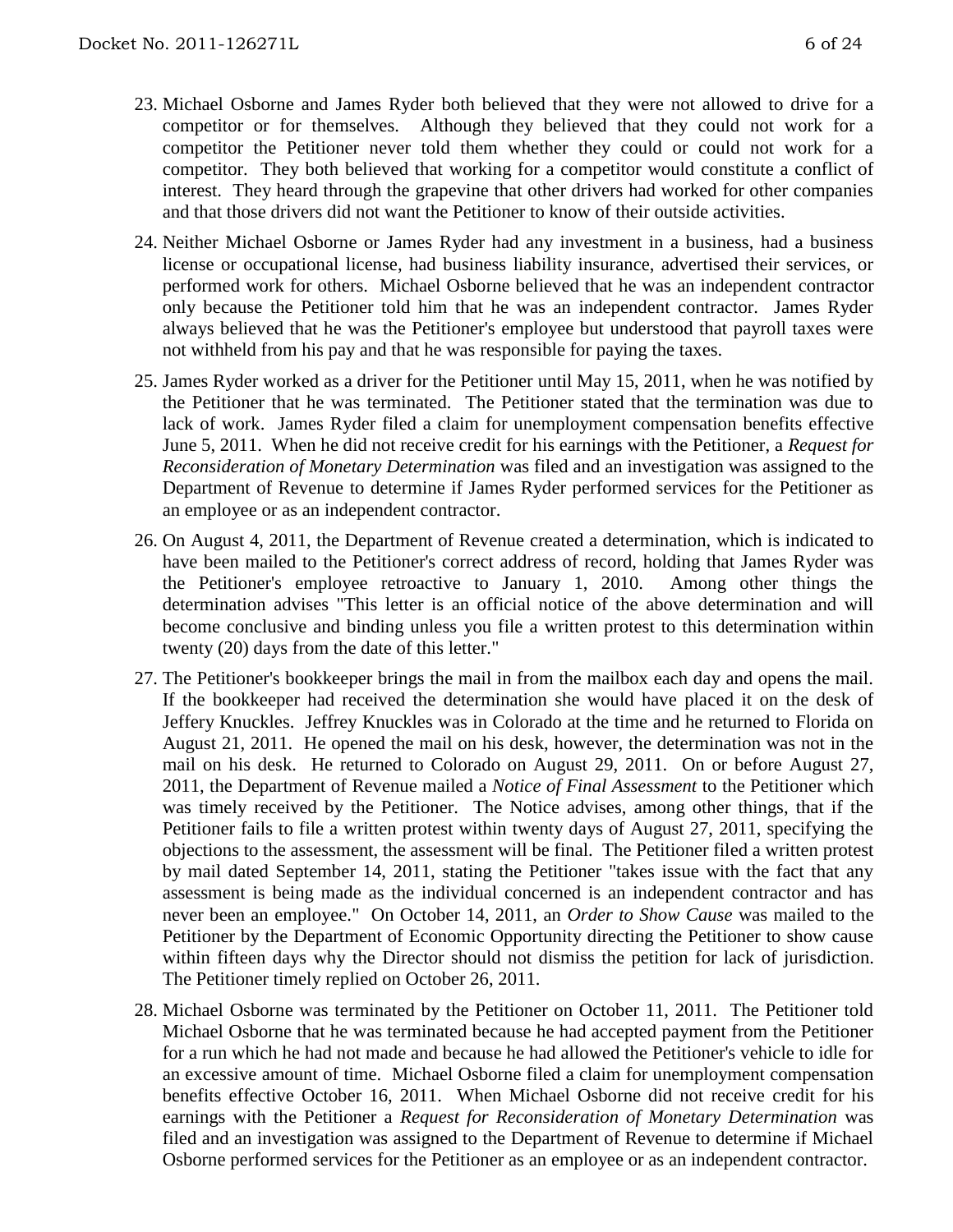29. On November 22, 2011, the Department of Revenue issued a determination holding that Michael Osborne and other individuals performing services for the Petitioner as drivers are the Petitioner's employees retroactive to October 1, 2006. The Petitioner filed a timely protest by letter dated December 9, 2011.

Based on these Findings of Fact, the Special Deputy recommended that the Petitioner's protest be accepted as timely filed. The Special Deputy also recommended that the determination dated August 4, 2011, be modified to reflect a retroactive date of October 1, 2006, and that the determination be affirmed as modified.

By orders dated June 20, 2012, and June 27, 2012, the Special Deputy granted an extension of the time for filing exceptions until July 20, 2012. The Petitioner's exceptions were received by mail postmarked July 19, 2012. No other submissions were received from any party.

With respect to the recommended order, section 120.57(1)(l), Florida Statutes, provides:

The agency may adopt the recommended order as the final order of the agency. The agency in its final order may reject or modify the conclusions of law over which it has substantive jurisdiction and interpretation of administrative rules over which it has substantive jurisdiction. When rejecting or modifying such conclusions of law or interpretation of administrative rule, the agency must state with particularity its reasons for rejecting or modifying such conclusion of law or interpretation of administrative rule and must make a finding that its substituted conclusion of law or interpretation of administrative rule is as or more reasonable than that which was rejected or modified. Rejection or modification of conclusions of law may not form the basis for rejection or modification of findings of fact. The agency may not reject or modify the findings of fact unless the agency first determines from a review of the entire record, and states with particularity in the order, that the findings of fact were not based upon competent substantial evidence or that the proceedings on which the findings were based did not comply with essential requirements of law.

With respect to exceptions, section  $120.57(1)(k)$ , Florida Statutes, provides, in pertinent part:

The agency shall allow each party 15 days in which to submit written exceptions to the recommended order. The final order shall include an explicit ruling on each exception, but an agency need not rule on an exception that does not clearly identify the disputed portion of the recommended order by page number or paragraph, that does not identify the legal basis for the exception, or that does not include appropriate and specific citations to the record.

The record of the case was carefully reviewed to determine whether the Special Deputy's Findings of Fact and Conclusions of Law were supported by the record, whether the proceedings complied with the substantial requirements of the law, and whether the Conclusions of Law reflect a reasonable application of the law to the facts. The Petitioner's exceptions are also addressed below.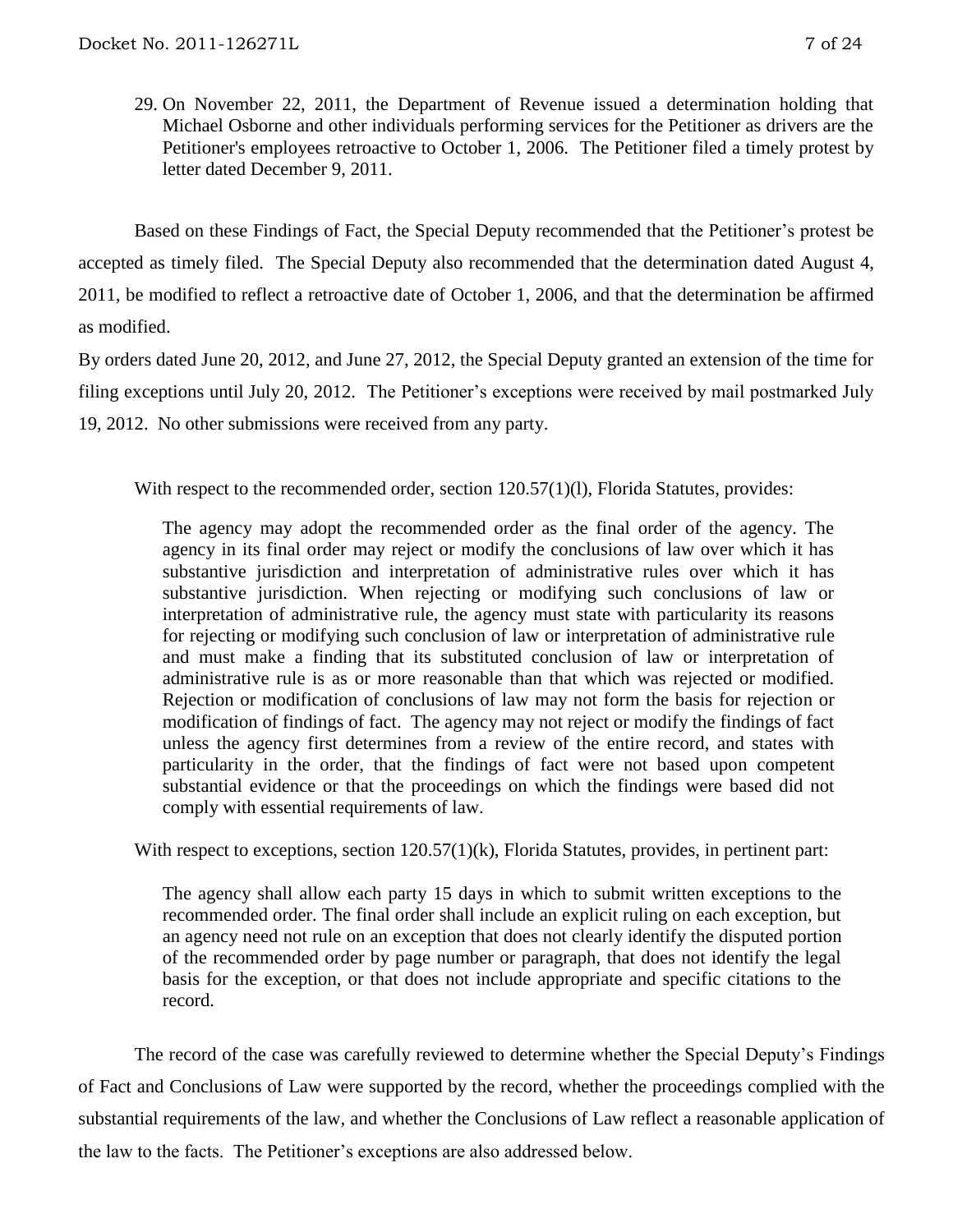Upon review of the record, it was determined that a portion of Finding of Fact #14 must be modified because it does not accurately reflect testimony provided during the hearing. The record reflects that the Joined Party James Ryder testified that he usually worked even though he was ill. As a result, Finding of Fact #14 is amended to say:

The drivers are required to request time off in advance and must obtain permission. If a driver is ill and not able to work an assignment, the driver must notify the Petitioner so that the Petitioner can schedule a substitute. The driver is not allowed to hire others to perform the work for him. It is difficult for the early morning drivers to notify the Petitioner because the Petitioner's office is not open that early. On a few occasions, Michael Osborne contacted one of the Petitioner's other drivers to take the assignment. On those occasions, the substitute driver was paid by the Petitioner, not by Michael Osborne.

In its exceptions, the Petitioner contends that both recommended orders are inconsistent with Florida law, the Special Deputy ignored key pieces of the Petitioner's evidence, the Special Deputy improperly excluded Petitioner's relevant admissible evidence, and the Special Deputy relied on inadmissible hearsay. The Petitioner's exceptions and proposed findings of fact and conclusions of law propose alternative findings of fact and conclusions of law or findings of fact and conclusions of law in accord with the Special Deputy's Findings of Fact and Conclusions of Law. The Petitioner specifically takes exception to Findings of Fact #1-4, 6-7, and 10-25. The Petitioner also takes exception to Conclusions of Law #41, 39, and 52 from Docket Number 2011-126271L and Conclusions of Law #38, 42, and 49 from Docket Number 2012-17125L. The Department has reviewed the Petitioner's contentions.

The Department has determined that the Petitioner's contentions lack support. Section 120.57(1)(l), Florida Statutes, provides that the Special Deputy is the trier of fact in an administrative hearing, and does not allow the modification or rejection of the Special Deputy's Findings of Fact or Conclusions of Law unless the Department first determines that the findings of fact are not supported by the competent substantial evidence in the record, the conclusions of law do not reflect a reasonable application of the law to the facts, or that the proceedings on which the findings were based did not comply with essential requirements of law. Section 120.57(1)(c), Florida Statutes, also provides that "hearsay evidence may be used for the purpose of supplementing or explaining other evidence, but it shall not be sufficient in itself to support a finding unless it would be admissible over objection in civil actions." A review of the record demonstrates that the Special Deputy resolved conflicts in evidence in favor of the Joined Parties. A review of the record also reveals that the Special Deputy's amended Findings of Fact, including Findings of Fact #1-4, 6-7, and 10-25, are supported by competent substantial evidence in the record.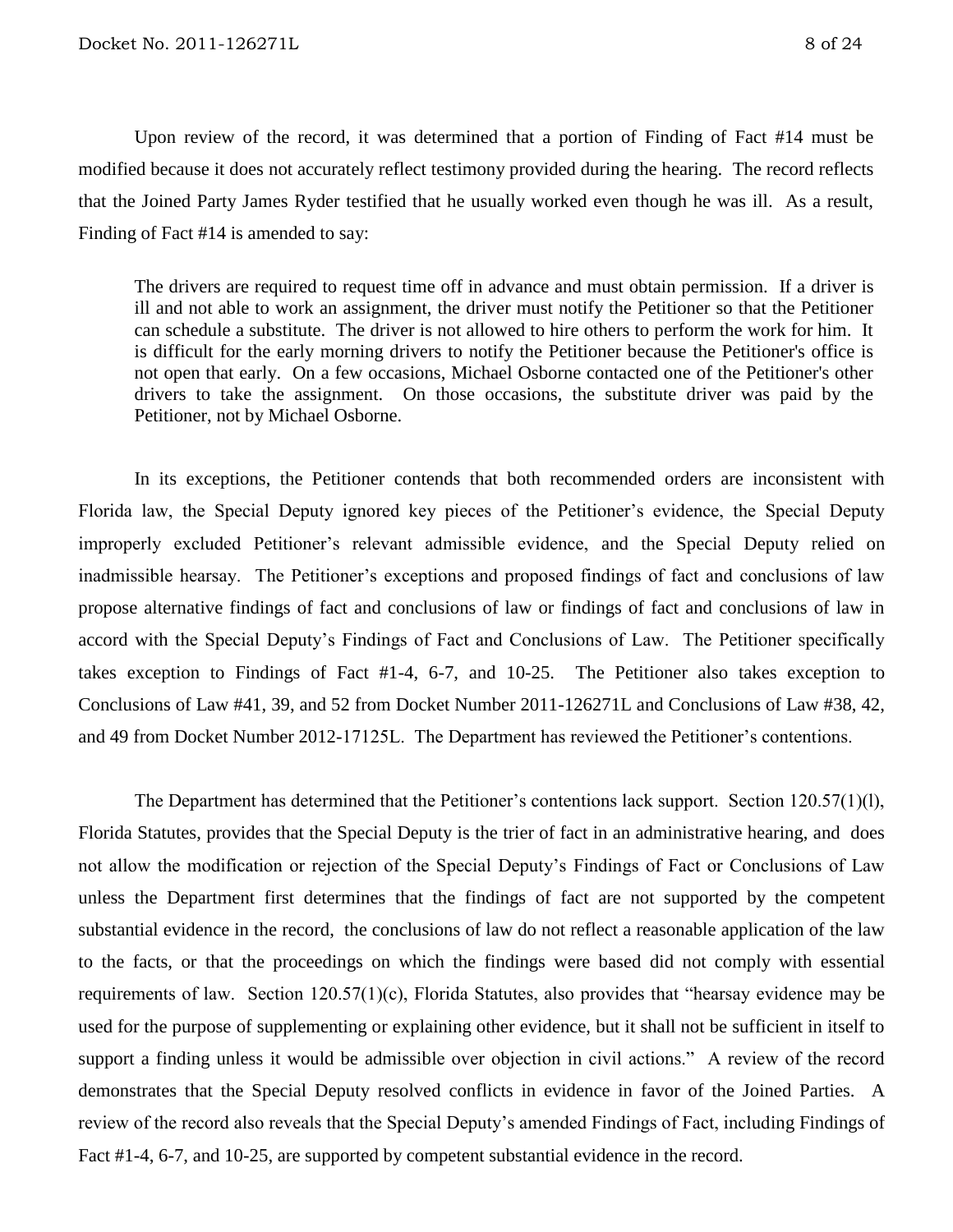A review of the record further reveals that the Special Deputy's Conclusions of Law, Conclusions of Law #41, 39, and 52 from Docket Number 2011-126271L and Conclusions of Law #38, 42, and 49 from Docket Number 2012-17125L, are supported by competent substantial evidence in the record and reflect a reasonable application of the law to the facts. The Petitioner has not demonstrated that the Special Deputy relied on inadmissible hearsay. As a result, the Department may not further modify the Special Deputy's Findings of Fact and Conclusions of Law pursuant to section 120.57(1)(l), Florida Statutes, and accepts the findings of fact and conclusions of law as modified herein. The Petitioner's exceptions are respectfully rejected.

In both its exceptions and proposed findings of fact and conclusions of law, the Petitioner relies on several court cases to support its conclusion that the Joined Parties performed their services as independent contractors. The court cases cited by the Petitioner are distinguishable from the case at hand because the Special Deputy ultimately found that the Petitioner had the right to control the Joined Parties' services consistent with an employer/employee relationship. This outcome is similar to *Cantor v. Cochran*, 184 So.2d 173 (Fla. 1966), a case the Petitioner cited that held that an employment relationship existed between a worker and the business. The Special Deputy's conclusion that an employment relationship existed between the parties is supported by competent substantial evidence in the record and reflects a reasonable application of the law to the facts. As previously stated, section 120.57(1)(l), Florida Statutes, does not allow additional modification of the Special Deputy's Findings of Fact and Conclusions of Law. Based on all of the considerations listed above, all of the Petitioner's exceptions are respectfully rejected.

A review of the record reveals that the amended Findings of Fact are based on competent, substantial evidence and that the proceedings on which the findings were based complied with the essential requirements of the law. The Special Deputy's Findings of Fact are thus adopted in this order as amended herein. The Special Deputy's amended Conclusions of Law reflect a reasonable application of the law to the facts and are also adopted.

Having fully considered the record of this case, the Recommended Order of the Special Deputy, and the exceptions filed by the Petitioner, I hereby adopt the Findings of Fact and Conclusions of Law of the Special Deputy as amended herein. A copy of the Recommended Order is attached and incorporated in this Final Order.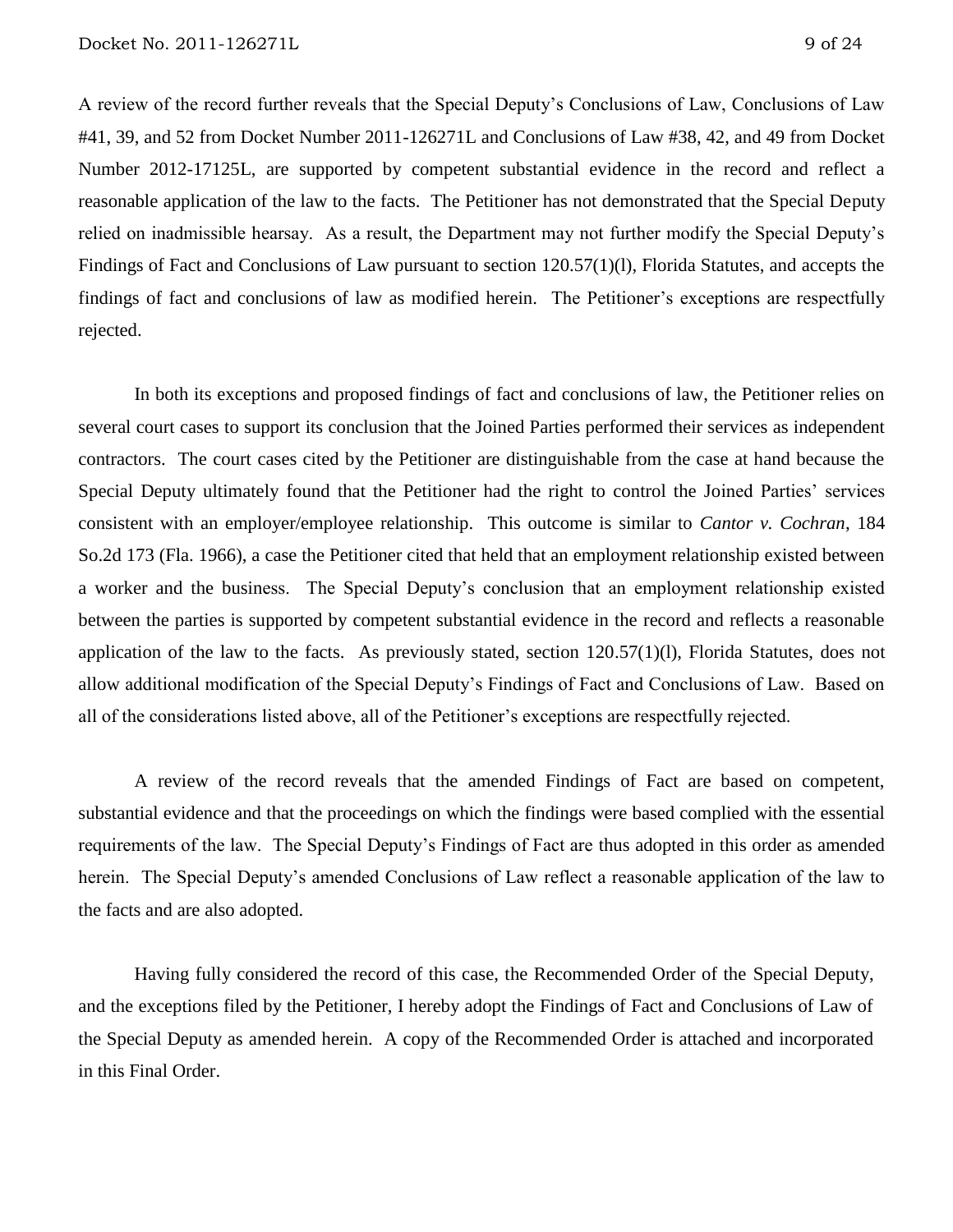Therefore, it is ORDERED that the Petitioner's appeal is accepted as timely. It is further ORDERED that the determination dated August 4, 2011, is MODIFIED to reflect a retroactive date of October 1, 2006. It is further ORDERED that the determination is AFFIRMED as modified.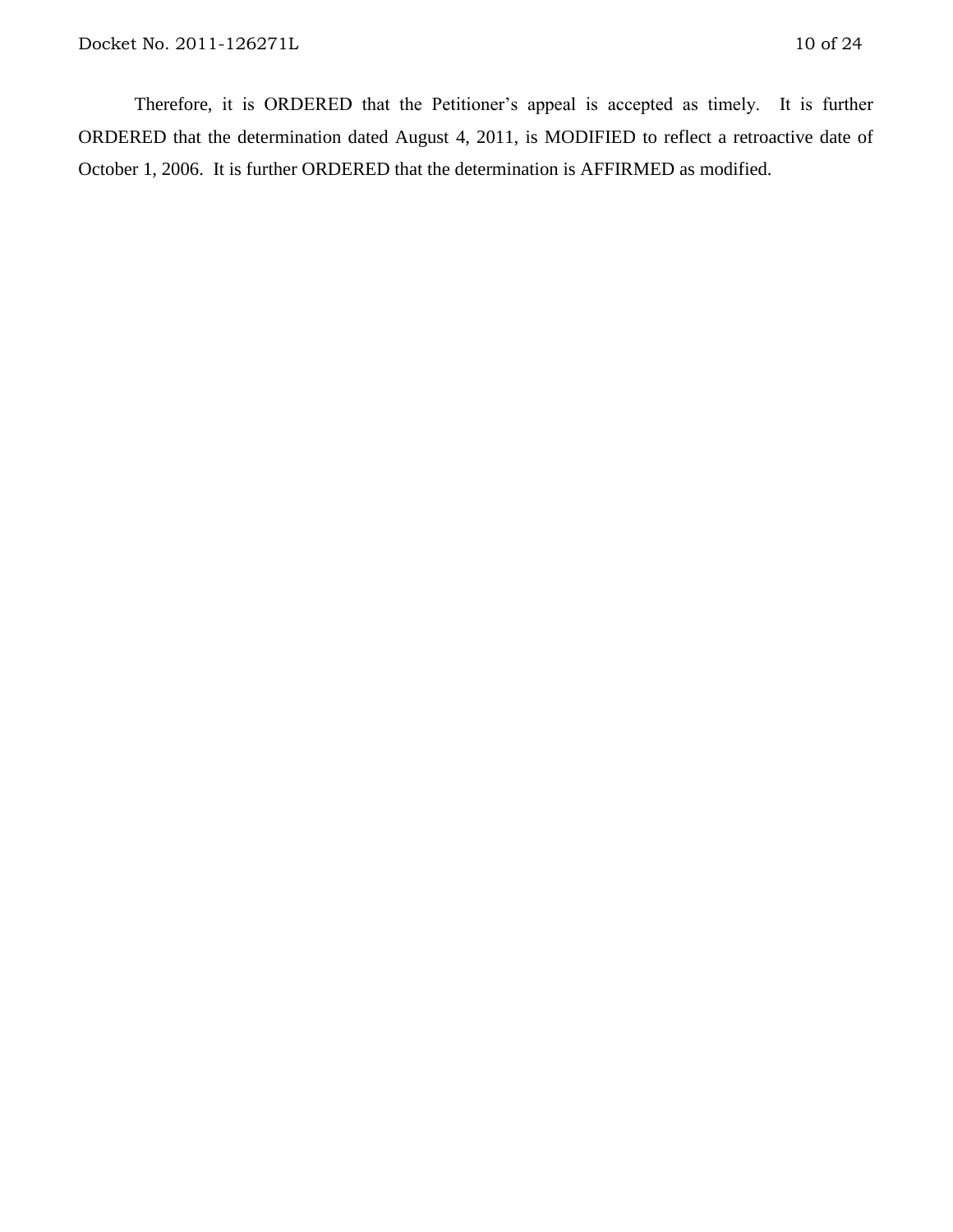#### **JUDICIAL REVIEW**

Any request for judicial review must be initiated within 30 days of the date the Order was filed. Judicial review is commenced by filing one copy of a *Notice of Appeal* with the DEPARTMENT OF ECONOMIC OPPORTUNITY at the address shown at the top of this *Order* and a second copy, with filing fees prescribed by law, with the appropriate District Court of Appeal. It is the responsibility of the party appealing to the Court to prepare a transcript of the record. If no court reporter was at the hearing, the transcript must be prepared from a copy of the Special Deputy's hearing recording, which may be requested from the Office of Appeals.

Cualquier solicitud para revisión judicial debe ser iniciada dentro de los 30 días a partir de la fecha en que la Orden fue registrada. La revisión judicial se comienza al registrar una copia de un *Aviso de Apelación* con la Agencia para la Innovación de la Fuerza Laboral [*DEPARTMENT OF ECONOMIC OPPORTUNITY]* en la dirección que aparece en la parte superior de este *Orden* y una segunda copia, con los honorarios de registro prescritos por la ley, con el Tribunal Distrital de Apelaciones pertinente. Es la responsabilidad de la parte apelando al tribunal la de preparar una transcripción del registro. Si en la audiencia no se encontraba ningún estenógrafo registrado en los tribunales, la transcripción debe ser preparada de una copia de la grabación de la audiencia del Delegado Especial [*Special Deputy*], la cual puede ser solicitada de la Oficina de Apelaciones.

Nenpòt demann pou yon revizyon jiridik fèt pou l kòmanse lan yon peryòd 30 jou apati de dat ke Lòd la te depoze a. Revizyon jiridik la kòmanse avèk depo yon kopi yon *Avi Dapèl* ki voye bay DEPARTMENT OF ECONOMIC OPPORTUNITY lan nan adrès ki parèt pi wo a, lan tèt *Lòd* sa a e yon dezyèm kopi, avèk frè depo ki preskri pa lalwa, bay Kou Dapèl Distrik apwopriye a. Se responsabilite pati k ap prezante apèl la bay Tribinal la pou l prepare yon kopi dosye a. Si pa te gen yon stenograf lan seyans lan, kopi a fèt pou l prepare apati de kopi anrejistreman seyans lan ke Adjwen Spesyal la te fè a, e ke w ka mande Biwo Dapèl la voye pou ou.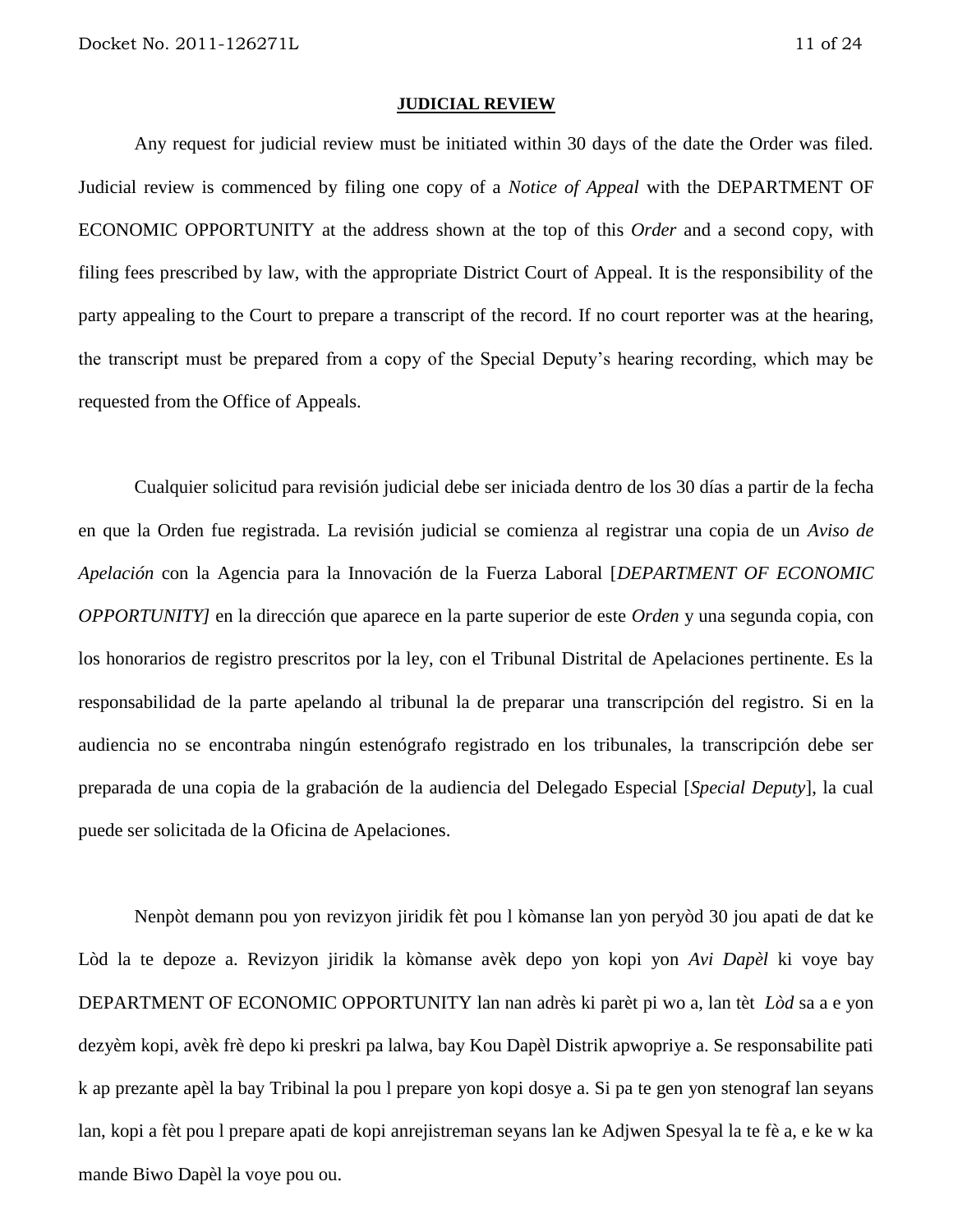DONE and ORDERED at Tallahassee, Florida, this day of **August, 2012**.



Altemese Smith, Assistant Director, Reemployment Assistance Services DEPARTMENT OF ECONOMIC OPPORTUNITY

FILED ON THIS DATE PURSUANT TO § 120.52, FLORIDA STATUTES, WITH THE DESIGNATED DEPARTMENT CLERK, RECEIPT OF WHICH IS HEREBY ACKNOWLEDGED.

unuu r \_\_\_\_\_\_\_\_\_\_\_\_\_\_\_\_\_\_\_\_\_\_\_\_\_\_\_\_ \_\_\_\_\_\_\_\_\_\_\_\_ DEPUTY CLERK DATE

#### **CERTIFICATE OF SERVICE**

**I HEREBY CERTIFY that true and correct copies of the foregoing Final Order have been furnished to the persons listed below in the manner described, on the \_\_\_\_\_\_\_ day of August, 2012**.

Shmun D.B

SHANEDRA Y. BARNES, Special Deputy Clerk DEPARTMENT OF ECONOMIC OPPORTUNITY Reemployment Assistance Appeals 107 EAST MADISON STREET TALLAHASSEE FL 32399-4143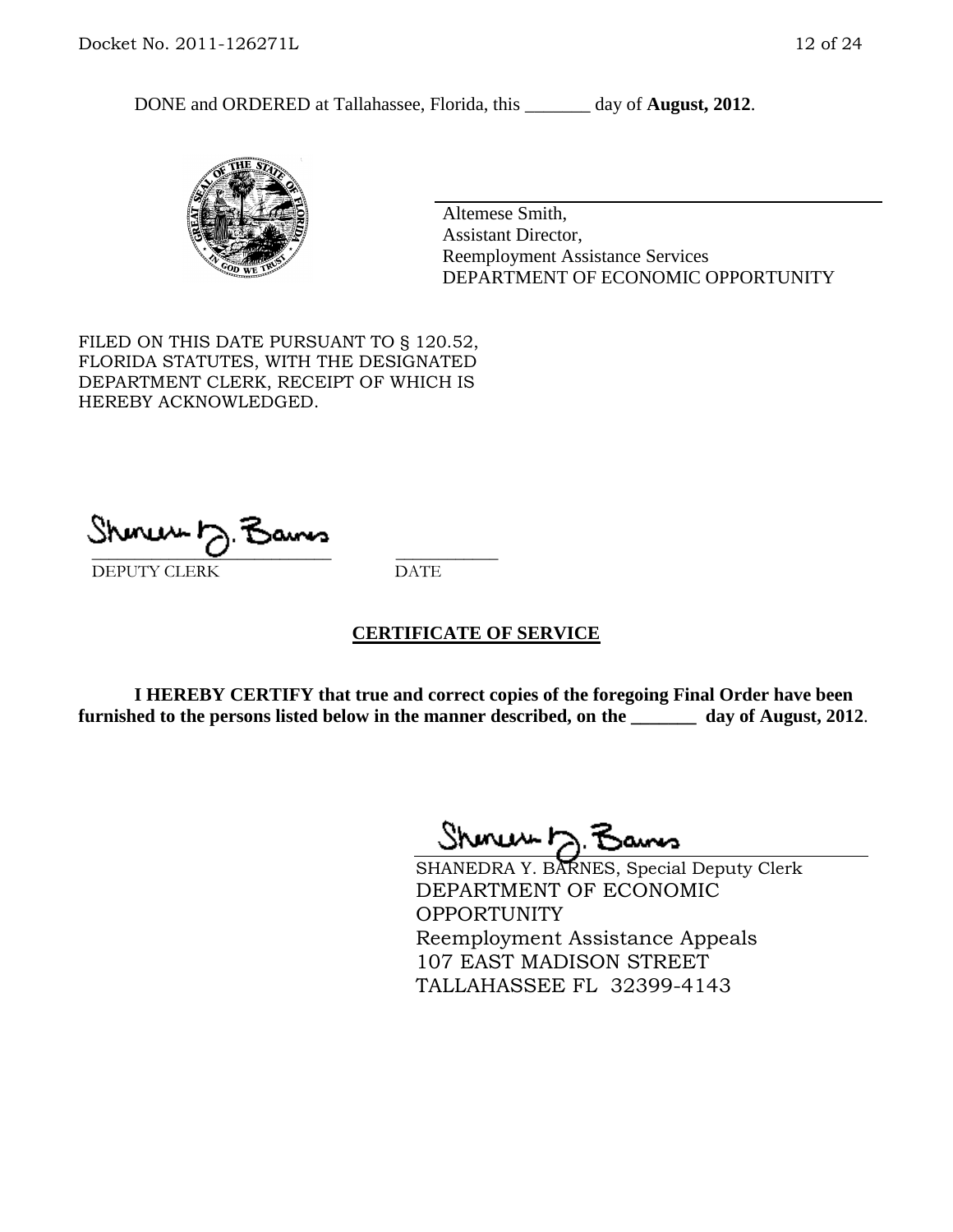By U.S. Mail:

 BLUE SKY AIRPORT LIMO SERVICES LLC 137 SEABOARD AVE UNIT A VENICE FL 34285

JAMES RYDER 649 TAMIAMI TRAIL SOUTH APT 102 VENICE FL 34285

DEPARTMENT OF REVENUE ATTN: VANDA RAGANS - CCOC #1-4857 5050 WEST TENNESSEE STREET TALLAHASSEE FL 32399

DOR BLOCKED CLAIMS UNIT ATTENTION MYRA TAYLOR P O BOX 6417 TALLAHASSEE FL 32314-6417

SHUMAKER LOOP & KENDRICK LLP ATTN: JENNIFER B COMPTON 240 SOUTH PINEAPPLE AVENUE SARASOTA FL 34236

State of Florida DEPARTMENT OF ECONOMIC OPPORTUNITY c/o Department of Revenue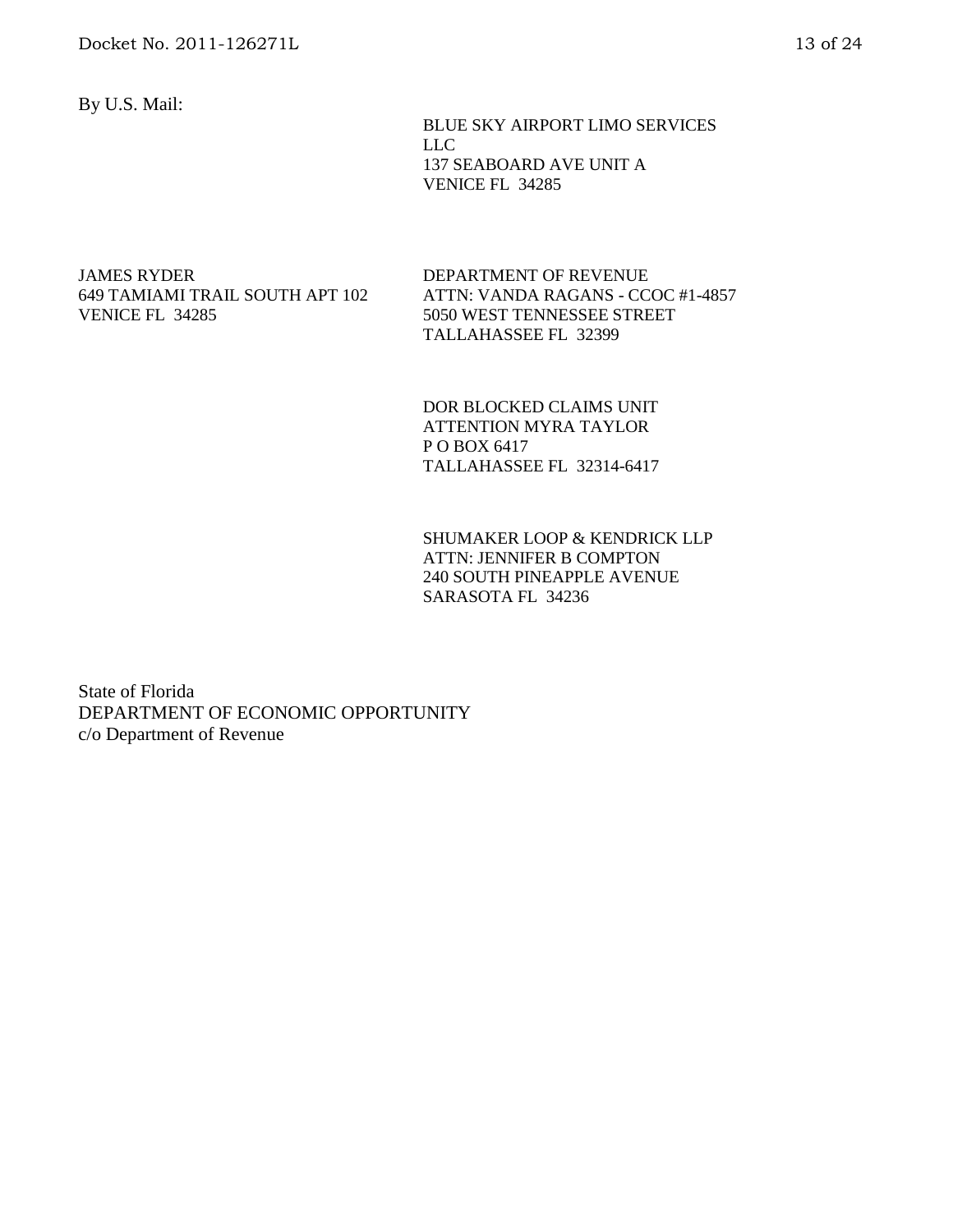## **DEPARTMENT OF ECONOMIC OPPORTUNITY Unemployment Compensation Appeals**

MSC 347 CALDWELL BUILDING 107 EAST MADISON STREET TALLAHASSEE FL 32399-4143

#### **PETITIONER:**

Employer Account No. - 2289385 BLUE SKY AIRPORT LIMO SERVICES LLC LLC 137 SEABOARD AVE UNIT A VENICE FL 34285

#### **PROTEST OF LIABILITY DOCKET NO. 2011-126271L**

### **RESPONDENT:**

State of Florida DEPARTMENT OF ECONOMIC **OPPORTUNITY** c/o Department of Revenue

# **RECOMMENDED ORDER OF SPECIAL DEPUTY**

TO: Assistant Director, Interim Executive Director, Unemployment Compensation Services DEPARTMENT OF ECONOMIC OPPORTUNITY

This matter comes before the undersigned Special Deputy pursuant to the Petitioner's protest of the Respondent's determination dated August 4, 2011.

After due notice to the parties, a telephone hearing was held on May 9, 2012. The Petitioner was represented by its attorney. The Petitioner's bookkeeper, the Petitioner's General Manager, and two former owners, Jeffery Knuckles and John Dowd, testified as witnesses. The Respondent, represented by a Department of Revenue Tax Specialist II, appeared and testified. Joined Party James Ryder appeared and testified. This case was consolidated with 2012-17125L. Joined Party Michael Osborne appeared and testified.

The record of the case, including the recording of the hearing and any exhibits submitted in evidence, is herewith transmitted. Proposed Findings of Fact and Conclusions of Law were timely received from the Petitioner.

#### **Issue:**

Whether services performed for the Petitioner by the Joined Party constitute insured employment, and if so, the effective date of liability, pursuant to Section 443.036(19), 443.036(21); 443.1216, Florida Statutes.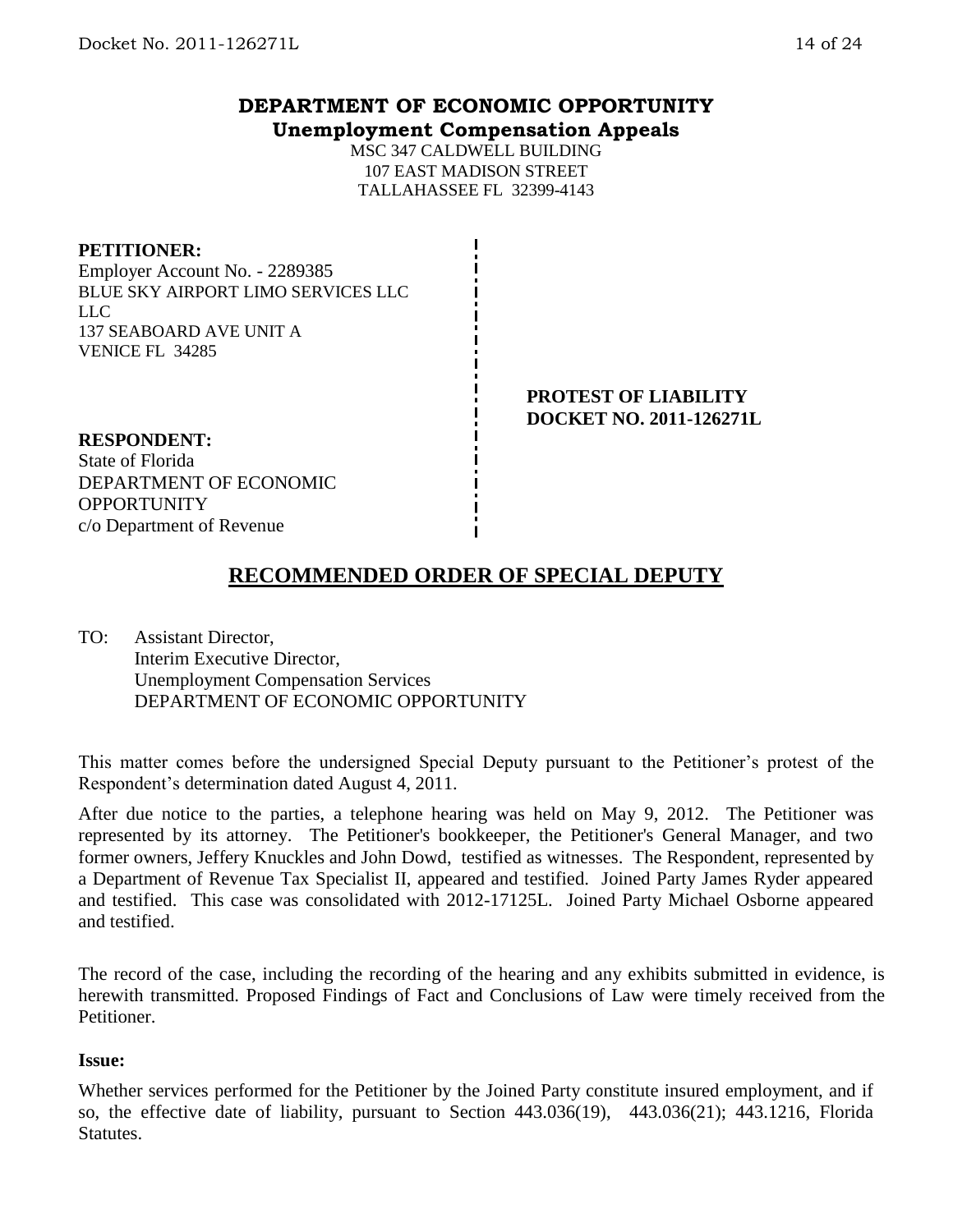Whether the Petitioner filed a timely protest pursuant to Sections 443.131(3)(i); 443.141(2); 443.1312(2), Florida Statutes; Rule 73B-10.035, Florida Administrative Code.

#### **Findings of Fact:**

- 1. Joined Party Michael Osborne worked for an airport limousine service in Venice, Florida as a driver beginning in 1996. In June 2000 the Petitioner, Blue Sky Airport Limo Service, L.L.C., was formed for the purpose of purchasing the airport limousine company in July 2000. The Petitioner's owners were Jeffery Knuckles, John Dowd and Thomas Parks. Jeffery Knuckles and John Dowd were absentee owners who were not involved in the operation of the business. The managing member of the limited liability company was Thomas Parks. Upon purchase of the business the Petitioner retained Michael Osborne as a driver and classified him as an independent contractor. There was no written agreement or contract between Michael Osborne and the Petitioner. At one point Michael Osborne questioned the manager, Thomas Parks, why the Petitioner had classified him as an independent contractor. Thomas Parks replied that there was a fine line between employees and independent contractors, but did not offer any further explanation as to why the Petitioner had classified Michael Osborne as an independent contractor.
- 2. In March 2003 the Petitioner hired Joined Party James Ryder as a driver. The Petitioner never told James Ryder that he was hired as an independent contractor. There was no written agreement or contract between James Ryder and the Petitioner.
- 3. The Petitioner requires newly hired drivers to complete training by riding with an existing driver for one or two days. James Ryder rode with another driver for one day. When Michael Osborne was hired by the Petitioner's predecessor in 1996 he was required to complete training in the same manner. He was not required to complete additional training when the Petitioner purchased the business. During the time that Michael Osborne and James Ryder worked for the Petitioner there were occasions when newly hired drivers were assigned to ride with James Ryder or Michael Osborne for training purposes.
- 4. The drivers are assigned to different work shifts by the Petitioner and are classified by the Petitioner as either full time drivers or part time drivers. Both Michael Osborne and James Ryder were assigned to work the early morning shift and were classified as full time drivers. The hours of the early morning shift are generally as early as 3 AM until approximately noon. The Petitioner's business operates seven days per week. Prior to 2010 Michael Osborne was scheduled to be off on Friday each week. In 2010 the Petitioner informed Michael Osborne that he was not allowed to work six days a week and that he was required to be off two days each week.
- 5. Jeffery Knuckles and John Dowd bought out Thomas Parks in 2007. After that date the company was operated by several different managers. Jeffrey Knuckles and John Dowd believed that the company was being poorly managed and that theft was occurring. Beginning in approximately 2010 or 2011 Jeffrey Knuckles, who lives in Colorado, began making frequent trips to the business location to oversee the business operation. On August 26, 2011, the limited liability company, including the business, was sold to Amine Abdul-aal. Since August 26, 2011, the business has been managed by his daughter, Zeina Abdul-aal.
- 6. The Petitioner has had ten to twenty drivers at any one time in the past. Currently, the Petitioner has nine drivers. The Petitioner provides the vehicles which are driven by the drivers. The Petitioner pays for the gas, maintenance, repairs, licenses, permits, and insurance for the vehicles. The Petitioner provides cell phones for the drivers, which are to be used for company business. The Petitioner provides business cards bearing the Petitioner's name and telephone number. The business cards do not contain the driver's name or the driver's contact information. The Petitioner provides everything that is needed for the drivers to perform the work with the exception of airport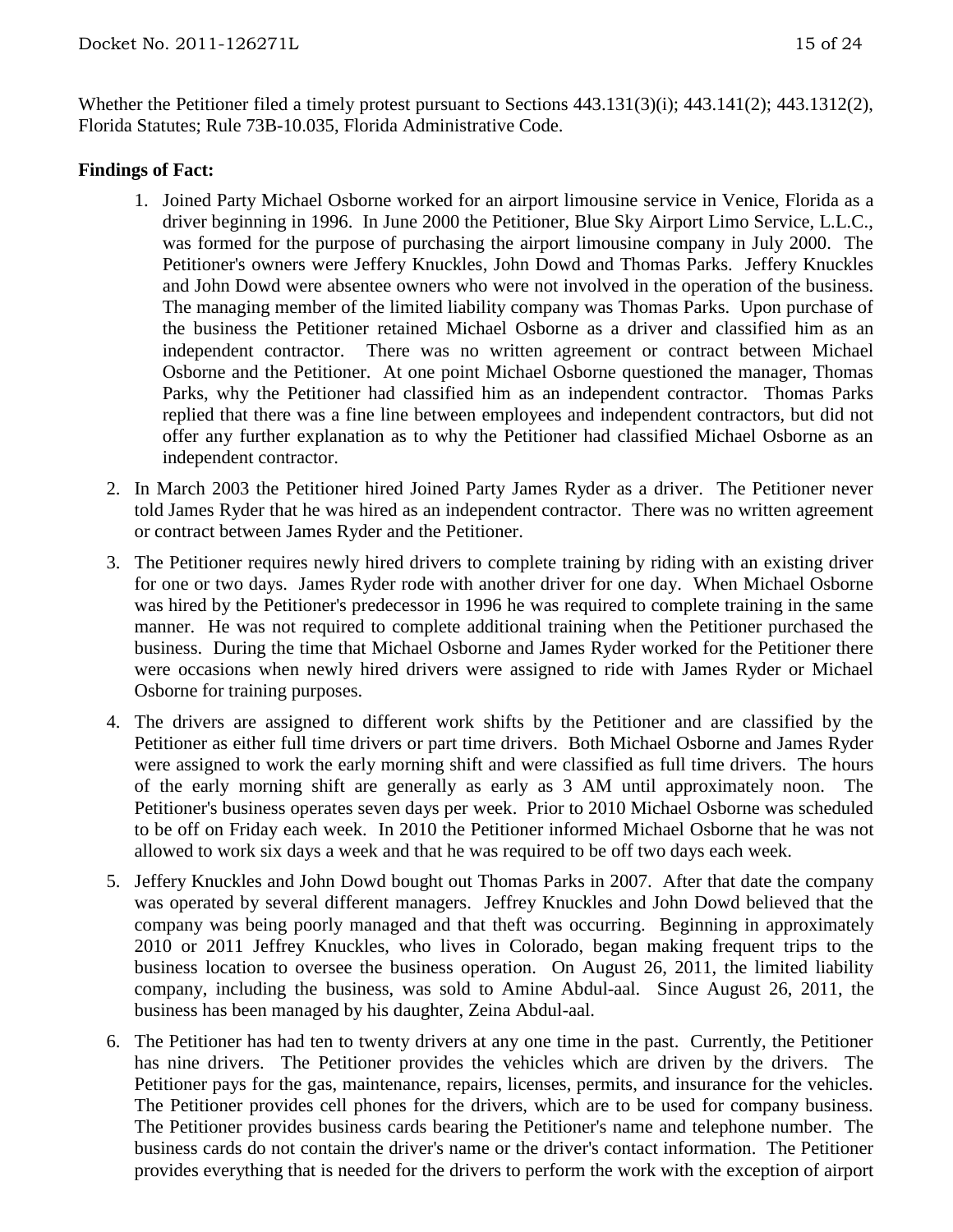licenses for the Tampa and Sarasota airports which have been required by those airports during the last few years. Each driver is required to obtain those licenses from the airports. The licenses authorize the driver to operate the Petitioner's vehicle on airport property but do not authorize the driver to operate vehicles for other transportation companies. A driver is required to return the license to the airport if the driver is terminated from the Petitioner. The initial fee for the Tampa airport is \$100 with an annual renewal fee of \$75. The Sarasota airport charges an annual fee of \$35. The Petitioner pays the fee for the drivers for the Ft. Myers airport. Any other expenses which the drivers may have are reimbursed by the Petitioner.

- 7. Prior to approximately 2006 the Petitioner required the drivers to wear company uniforms bearing the Petitioner's name. One uniform was provided by the Petitioner at the time of hire and the drivers had the option of purchasing additional uniforms. The Petitioner paid one-half of the cost for additional uniforms. In approximately 2006 the Petitioner discontinued requiring company uniforms and established a dress code for the drivers. The drivers are not allowed to wear sandals or tee-shirts but are allowed to wear shorts with pockets and a collared shirt.
- 8. The drivers are paid a percentage of the fares which are charged to the Petitioner's clients. The Petitioner determines the amount of all fares and generally requires the clients to prepay the fares. The Petitioner determines the percentage of the fare which is paid to the drivers. When Michael Osborne began working for the Petitioner in July 2000 the Petitioner paid him 21% of the fares. In 2005 the Petitioner unilaterally changed the drivers' percentage to 18%.
- 9. The drivers do not bill the Petitioner for their services and they are not required to punch a timecard or complete a timesheet. The Petitioner pays the drivers weekly based on 18% of the revenue generated by each driver. No taxes are withheld from the pay and no fringe benefits are provided, with the exception of occasional Christmas bonuses. At the end of each year the Petitioner reports the earnings of each driver on Form 1099-MISC as nonemployee compensation.
- 10. Occasionally, the customer does not prepay and the driver is notified by the Petitioner that the driver is required to collect the cash from the customer. Also occasionally, an individual will approach a driver at the airport and request to be transported. The Petitioner has provided the drivers with a list of the fares from one location to another. The driver tells the potential passenger the amount of the fare and, if the fare is acceptable to the customer, the driver must contact the Petitioner to notify the Petitioner and to request permission to transport the passenger before transporting the customer. The driver is required to turn in all fares collected by the driver.
- 11. The drivers are allowed to receive gratuities from passengers and some of those gratuities are collected by the Petitioner at the time that the client prepays the fare. Initially, the drivers were allowed to keep any cash gratuities which were paid to them by customers and they were not required to report the receipt of those gratuities to the Petitioner. The Petitioner changed that policy at some point in time and requires the drivers to turn in all cash gratuities which the drivers receive. The Petitioner then returns the cash gratuities to the driver along with the prepaid gratuities.
- 12. On one occasion the Petitioner asked Joined Party James Ryder if he would be willing to wash and detail two vehicles that were in poor shape and asked James Ryder how much pay he would be willing to accept for the work. James Ryder stated an amount which was acceptable to the Petitioner. He completed the work and was paid accordingly.
- 13. The Petitioner provides the full time drivers with a manifest containing the assignments or runs assigned to the driver for the following day. A driver may refuse an assignment but the driver must have a good reason for refusing. It was common knowledge among the drivers that if a driver refused assignments too often the driver would be disciplined or discharged. Both Michael Osborne and James Ryder had been told by other drivers that assignments had been withheld from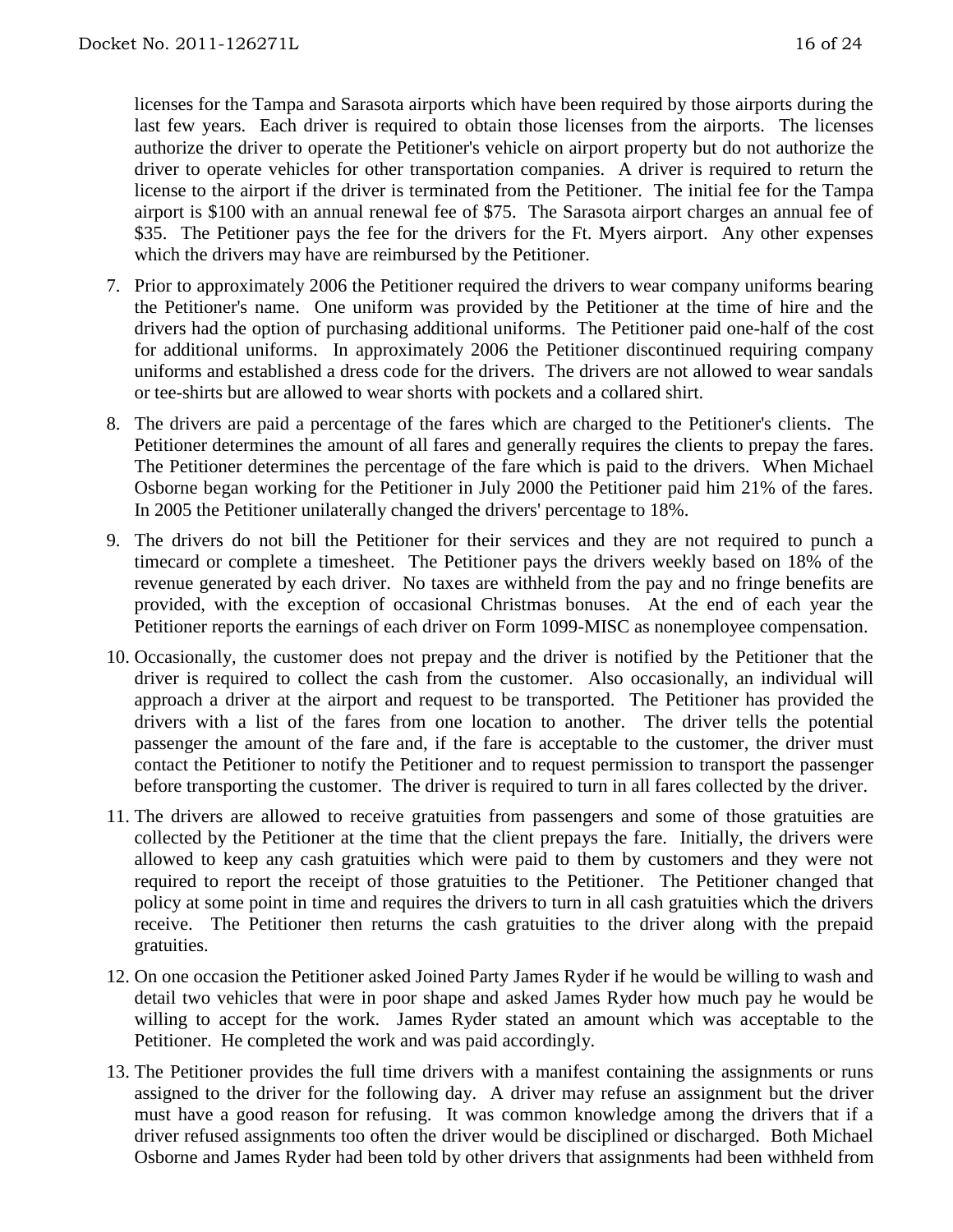them for several days because they had refused to take an assignment. On one or two occasions Michael Osborne attempted to refuse an assignment and was told by the Petitioner that he had to take the assignment or else he would not have a job.

- 14. The drivers are required to request time off in advance and must obtain permission. If a driver is ill and not able to work an assignment, the driver must notify the Petitioner so that the Petitioner can schedule a substitute. The driver is not allowed to hire others to perform the work for him. It is difficult for the early morning drivers to notify the Petitioner because the Petitioner's office is not open that early. As a result Michael Osborne usually worked even though he was ill. On a few occasions Michael Osborne contacted one of the Petitioner's other drivers to take the assignment. On those occasions the substitute driver was paid by the Petitioner, not by Michael Osborne.
- 15. The drivers are not allowed to have family members or other riders, with the exception of the paid passengers, in the Petitioner's vehicle. In the past the Petitioner would occasionally allow the full time early morning drivers to take a vehicle home with them so that they could leave directly from their home to pick up an early morning passenger rather than going to the Petitioner's location, picking up the vehicle, and then picking up the passenger. Several years ago the Petitioner changed that policy. The drivers are not allowed to take a vehicle home.
- 16. The Petitioner has a drivers' lounge at the Petitioner's business location. The lounge has a desk and a computer which the drivers may use to print maps and obtain driving directions. For a period of time the drivers were allowed to wash the vehicles at the business location. At some point in time the city notified the Petitioner that the vehicles could not be washed at the business location because of drainage problems. After that date the Petitioner authorized the drivers to take the vehicles to gas stations which also operate commercial car washes. The drivers pay for the commercial car washes with gas credit cards provided to the drivers by the Petitioner.
- 17. At some point in time the Petitioner instituted a policy that the drivers were not allowed to idle the vehicles with the air conditioning on while waiting to pick up a passenger, even in extreme heat.
- 18. The Petitioner has had occasional drivers' meetings in the past. Attendance at the meetings is not mandatory. At one of the meetings the Petitioner accused the drivers of stealing gas.
- 19. The drivers are required to report by the cell phone provided by the Petitioner when they pick up the customer and when they deliver the customer to the destination. For a period of time a previous manager did not want to be bothered with the drivers calling in to report the status of the assignments and told the drivers to not bother calling in.
- 20. On or about March 31, 2008, the Petitioner presented James Ryder with an *Independent Contractor Checklist Pursuant to 440.02(15)(d)* for his signature. James Ryder signed the document.
- 21. In 2011 Jeffery Knuckles decided that the Petitioner needed a drivers' handbook for insurance purposes. His fiancé was employed as a human resource employee with an unrelated company. His fiancé transcribed the employee handbook used by her employer for use by the Petitioner. The drivers' handbook was distributed to the drivers and the drivers were required to sign an *Agreement Acknowledgment.* Among other things the Acknowledgment states "I understand and agree that it is my responsibility to read the Driver Handbook within the next 48 hours and any subsequent additions, revisions, and/or addendum(s) and to abide by the rules, policies, and standards set forth in the Driver Handbook." The Acknowledgment continues "I further acknowledge and agree that my employment with Blue Sky is at-will and that I am an independent contract driver which means that it is not for a specified period of time, and can be terminated at any time for any reason, with or without cause or notice, provided no violations of federal or state law have been violated by Blue Sky or me. I understand that I may terminate my employment at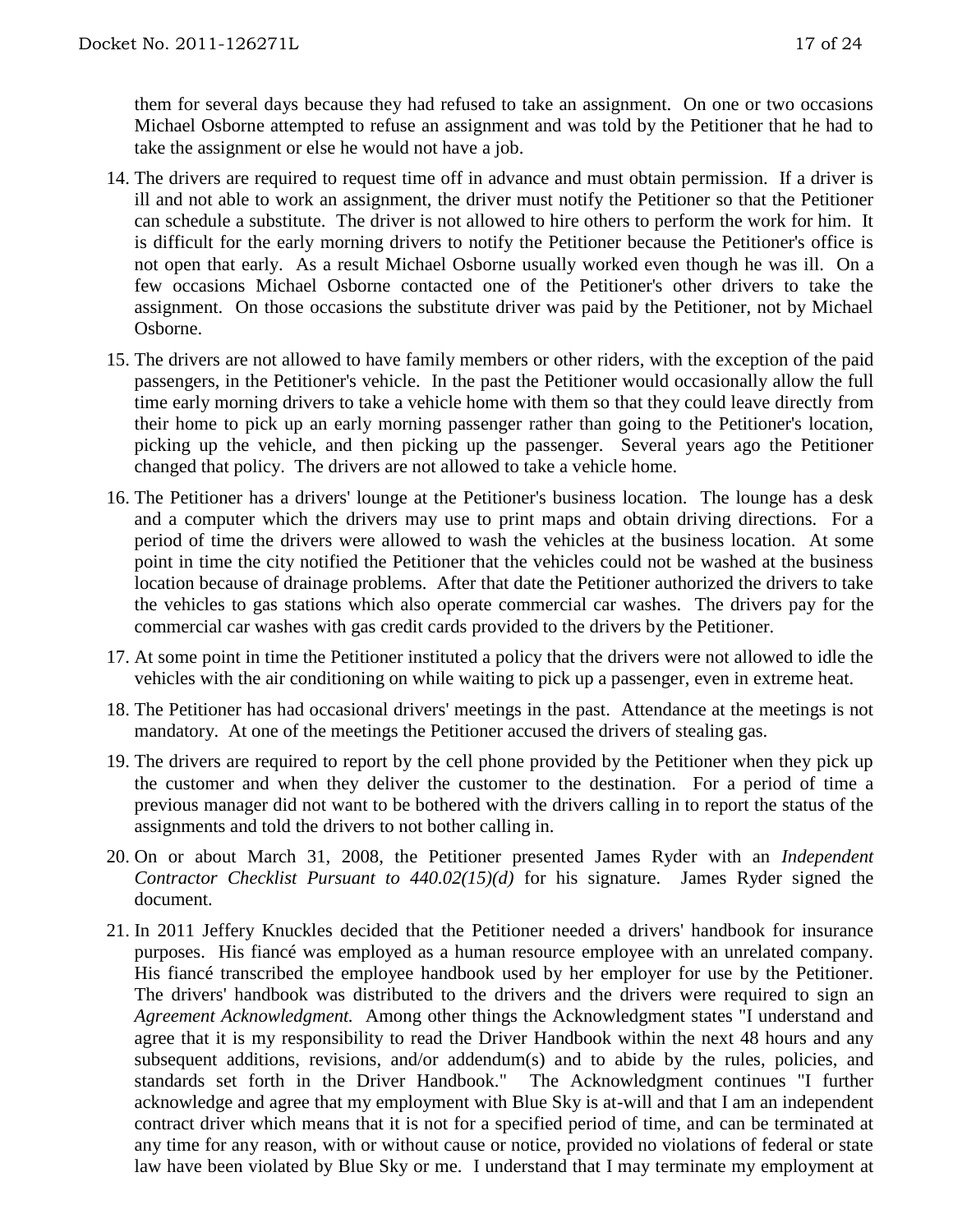any time, with or without reason or advance notice. IN SIGNING THIS AGREEMENT, I UNDERSTAND THAT FAILURE TO ABIDE BY THE TERMS AND CONDITIONS OF THE DRIVER HANDBOOK COULD RESULT IN TERMINATION."

- 22. Michael Osborne did not want to sign the *Agreement Acknowledgment.* The Petitioner told Michael Osborne that if he did not sign the Acknowledgment that he would not have a job. Michael Osborne signed the document on June 6, 2011.
- 23. After the Petitioner was sold on August 26, 2011, the new owner made some changes. The Petitioner installed GPS in the vehicles so that the Petitioner would know where the vehicles were at all times.
- 24. Michael Osborne and James Ryder both believed that they were not allowed to drive for a competitor or for themselves. Although they believed that they could not work for a competitor the Petitioner never told them whether they could or could not work for a competitor. They both believed that working for a competitor would constitute a conflict of interest. They heard through the grapevine that other drivers had worked for other companies and that those drivers did not want the Petitioner to know of their outside activities.
- 25. Neither Michael Osborne or James Ryder had any investment in a business, had a business license or occupational license, had business liability insurance, advertised their services, or performed work for others. Michael Osborne believed that he was an independent contractor only because the Petitioner told him that he was an independent contractor. James Ryder always believed that he was the Petitioner's employee but understood that payroll taxes were not withheld from his pay and that he was responsible for paying the taxes.
- 26. James Ryder worked as a driver for the Petitioner until May 15, 2011, when he was notified by the Petitioner that he was terminated. The Petitioner stated that the termination was due to lack of work. James Ryder filed a claim for unemployment compensation benefits effective June 5, 2011. When he did not receive credit for his earnings with the Petitioner, a *Request for Reconsideration of Monetary Determination* was filed and an investigation was assigned to the Department of Revenue to determine if James Ryder performed services for the Petitioner as an employee or as an independent contractor.
- 27. On August 4, 2011, the Department of Revenue created a determination, which is indicated to have been mailed to the Petitioner's correct address of record, holding that James Ryder was the Petitioner's employee retroactive to January 1, 2010. Among other things the determination advises "This letter is an official notice of the above determination and will become conclusive and binding unless you file a written protest to this determination within twenty (20) days from the date of this letter."
- 28. The Petitioner's bookkeeper brings the mail in from the mailbox each day and opens the mail. If the bookkeeper had received the determination she would have placed it on the desk of Jeffery Knuckles. Jeffrey Knuckles was in Colorado at the time and he returned to Florida on August 21, 2011. He opened the mail on his desk, however, the determination was not in the mail on his desk. He returned to Colorado on August 29, 2011. On or before August 27, 2011, the Department of Revenue mailed a *Notice of Final Assessment* to the Petitioner which was timely received by the Petitioner. The Notice advises, among other things, that if the Petitioner fails to file a written protest within twenty days of August 27, 2011, specifying the objections to the assessment, the assessment will be final. The Petitioner filed a written protest by mail dated September 14, 2011, stating the Petitioner "takes issue with the fact that any assessment is being made as the individual concerned is an independent contractor and has never been an employee." On October 14, 2011, an *Order to Show Cause* was mailed to the Petitioner by the Department of Economic Opportunity directing the Petitioner to show cause within fifteen days why the Director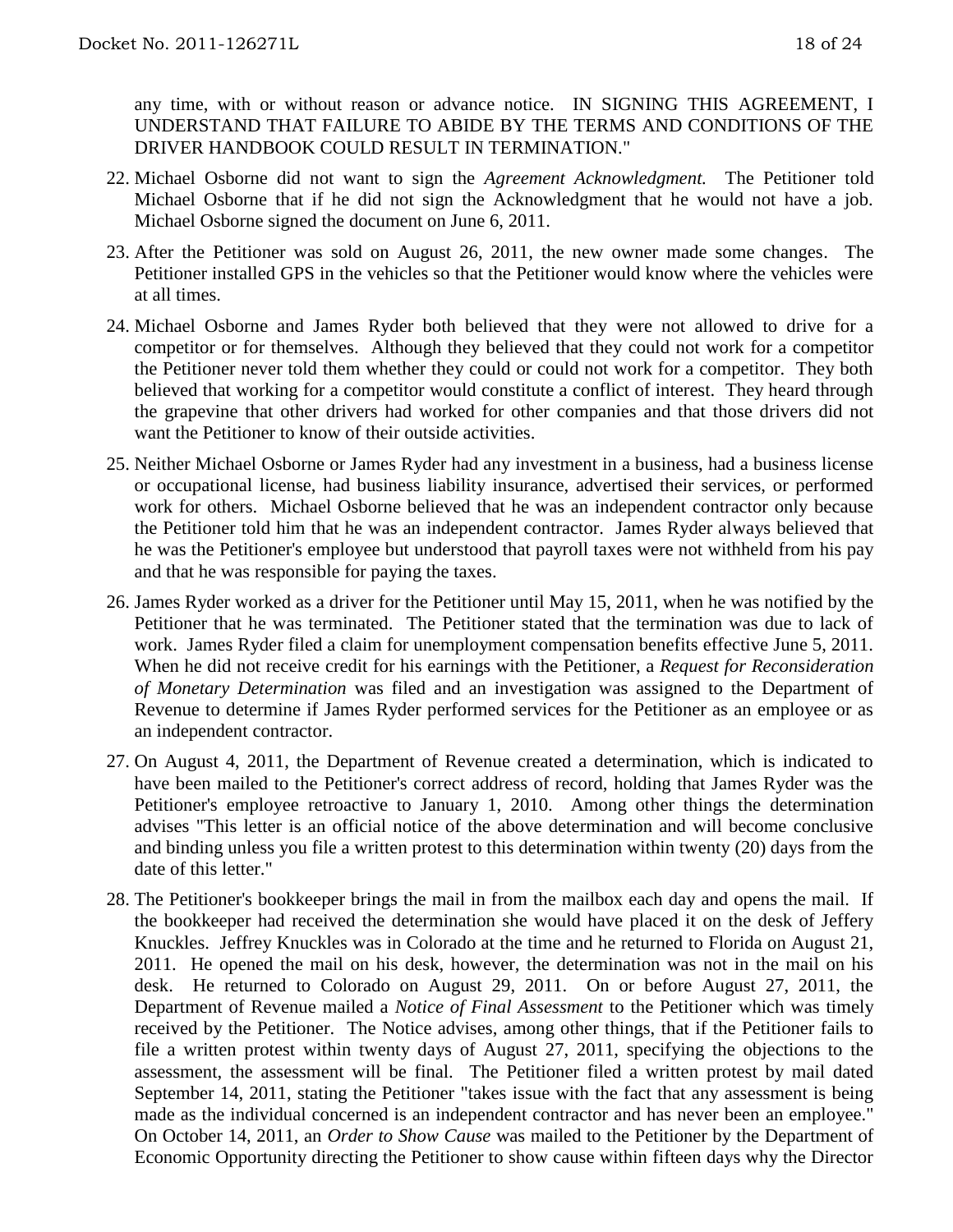should not dismiss the petition for lack of jurisdiction. The Petitioner timely replied on October 26, 2011.

- 29. Michael Osborne was terminated by the Petitioner on October 11, 2011. The Petitioner told Michael Osborne that he was terminated because he had accepted payment from the Petitioner for a run which he had not made and because he had allowed the Petitioner's vehicle to idle for an excessive amount of time. Michael Osborne filed a claim for unemployment compensation benefits effective October 16, 2011. When Michael Osborne did not receive credit for his earnings with the Petitioner a *Request for Reconsideration of Monetary Determination* was filed and an investigation was assigned to the Department of Revenue to determine if Michael Osborne performed services for the Petitioner as an employee or as an independent contractor.
- 30. On November 22, 2011, the Department of Revenue issued a determination holding that Michael Osborne and other individuals performing services for the Petitioner as drivers are the Petitioner's employees retroactive to October 1, 2006. The Petitioner filed a timely protest by letter dated December 9, 2011.

### **Conclusions of Law:**

- 31. Section 443.141(2)(c), Florida Statutes, provides:
	- (c) *Appeals.*--The Agency for Workforce Innovation and the state agency providing unemployment tax collection services shall adopt rules prescribing the procedures for an employing unit determined to be an employer to file an appeal and be afforded an opportunity for a hearing on the determination. Pending a hearing, the employing unit must file reports and pay contributions in accordance with s. 443.131.
- 32. Rule 73B-10.035(5)(a)1., Florida Administrative Code, provides:
	- Determinations issued pursuant to Sections 443.1216, 443.131-.1312, F.S., will become final and binding unless application for review and protest is filed with the Department within 20 days from the mailing date of the determination. If not mailed, the determination will become final 20 days from the date the determination is delivered.
- 33. The determination dated August 4, 2011, contains no certification of mailing. No competent evidence was presented to show that the determination was actually mailed to the Petitioner and the presumption that the determination was mailed on August 4, 2011, is a rebuttable presumption. The Petitioner's testimony establishes that the determination was not received by the Petitioner. Thus, the Petitioner's protest is accepted as timely filed.
- 34. The issue in this case, whether services performed for the Petitioner constitute employment subject to the Florida Unemployment Compensation Law, is governed by Chapter 443, Florida Statutes. Section 443.1216(1)(a)2., Florida Statutes, provides that employment subject to the chapter includes service performed by individuals under the usual common law rules applicable in determining an employer-employee relationship.
- 35. The Supreme Court of the United States held that the term "usual common law rules" is to be used in a generic sense to mean the "standards developed by the courts through the years of adjudication." United States v. W.M. Webb, Inc., 397 U.S. 179 (1970).
- 36. The Supreme Court of Florida adopted and approved the tests in 1 Restatement of Law, Agency 2d Section 220 (1958), for use to determine if an employment relationship exists. See Cantor v. Cochran, 184 So.2d 173 (Fla. 1966); Miami Herald Publishing Co. v. Kendall, 88 So.2d 276 (Fla. 1956); Magarian v. Southern Fruit Distributors, 1 So.2d 858 (Fla. 1941); see also Kane Furniture Corp. v. R. Miranda, 506 So.2d 1061 (Fla. 2d DCA 1987). In Brayshaw v. Agency for Workforce Innovation, et al; 58 So.3d 301 (Fla. 1st DCA 2011) the court stated that the statute does not refer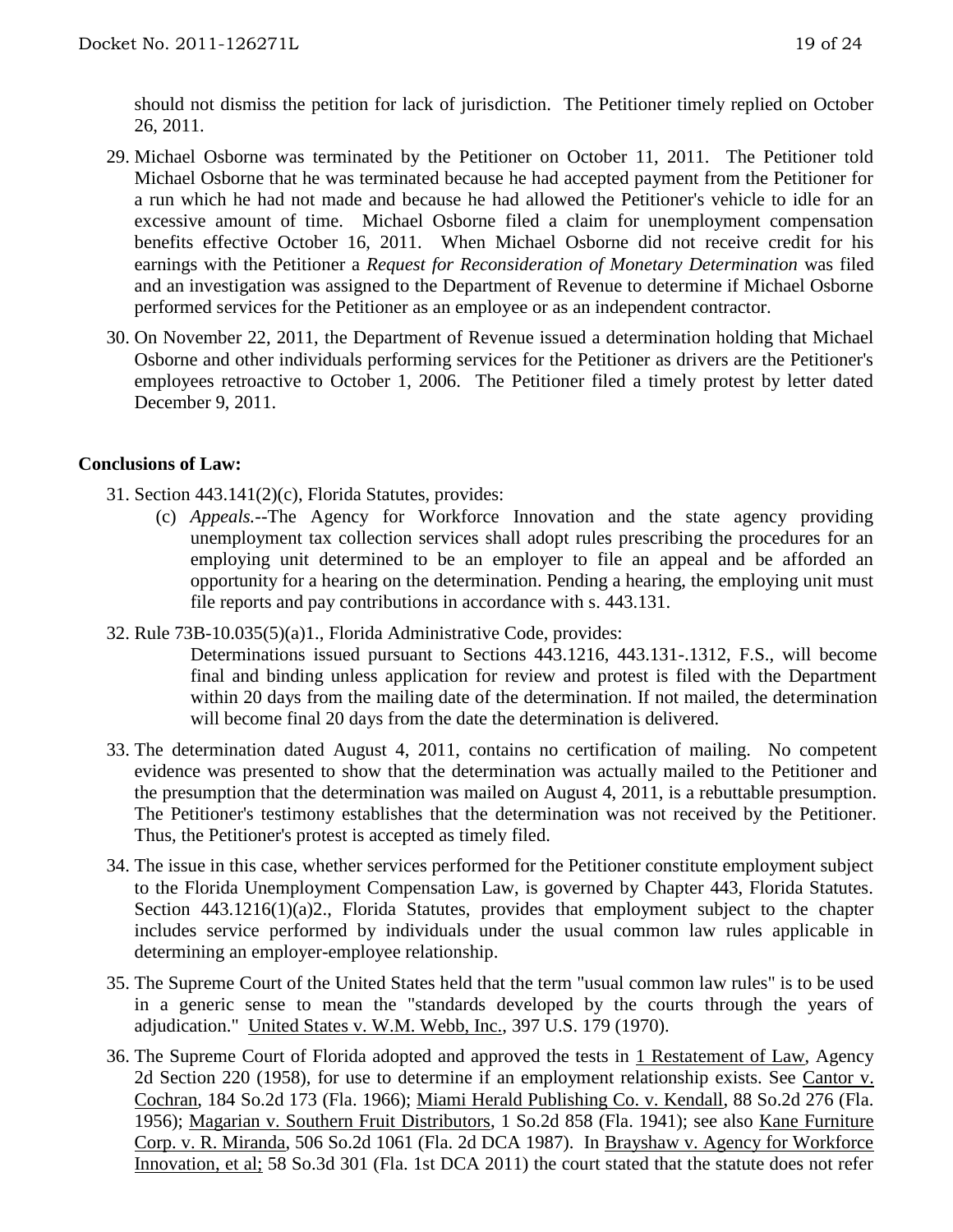to other rules or factors for determining the employment relationship and, therefore, the Department is limited to applying only Florida common law in determining the nature of an employment relationship.

- 37. Restatement of Law is a publication, prepared under the auspices of the American Law Institute, which explains the meaning of the law with regard to various court rulings. The Restatement sets forth a nonexclusive list of factors that are to be considered when judging whether a relationship is an employment relationship or an independent contractor relationship.
- 38. 1 Restatement of Law, Agency 2d Section 220 (1958) provides:
	- (1) A servant is a person employed to perform services for another and who, in the performance of the services, is subject to the other's control or right of control.
	- (2) The following matters of fact, among others, are to be considered:
		- (a) the extent of control which, by the agreement, the business may exercise over the details of the work;
		- (b) whether or not the one employed is engaged in a distinct occupation or business;
		- (c) the kind of occupation, with reference to whether, in the locality, the work is usually done under the direction of the employer or by a specialist without supervision;
		- (d) the skill required in the particular occupation;
		- (e) whether the employer or the worker supplies the instrumentalities, tools, and the place of work for the person doing the work;
		- (f) the length of time for which the person is employed;
		- $(g)$  the method of payment, whether by the time or by the job;
		- (h) whether or not the work is a part of the regular business of the employer;
		- (i) whether or not the parties believe they are creating the relation of master and servant;
		- (j) whether the principal is or is not in business.
- 39. Comments in the Restatement explain that the word "servant" does not exclusively connote manual labor, and the word "employee" has largely replaced "servant" in statutes dealing with various aspects of the working relationship between two parties.
- 40. In Department of Health and Rehabilitative Services v. Department of Labor & Employment Security, 472 So.2d 1284 (Fla. 1<sup>st</sup> DCA 1985) the court confirmed that the factors listed in the Restatement are the proper factors to be considered in determining whether an employer-employee relationship exists. However, in citing La Grande v. B&L Services, Inc., 432 So.2d 1364, 1366 (Fla.  $1<sup>st</sup> DCA$  1983), the court acknowledged that the question of whether a person is properly classified an employee or an independent contractor often can not be answered by reference to "hard and fast" rules, but rather must be addressed on a case-by-case basis.
- 41. The evidence in this case reveals that there was no written agreement or contract between the parties. James Ryder was required to sign an *Independent Contractor Checklist Pursuant to 440.02(15)(d),* approximately five years after he began performing services for the Petitioner. Chapter 440, Florida Statutes, is known as the "Workers' Compensation Law" and is not the appropriate statute for determining whether the Petitioner is liable for payment of unemployment compensation tax. James Ryder was not told at the time of hire that he was engaged as an independent contractor. James Ryder always believed that he was the Petitioner's employee but recognized that the Petitioner required him to be responsible for paying his own taxes.
- 42. Michael Osborne was required to sign an *Agreement Acknowledgment,* under threat of termination, to acknowledge receipt of the driver handbook. The *Agreement Acknowledgement* refers to Michael Osborne's "employment" with the Petitioner and conversely refers to Michael Osborne as an "independent contract driver." No evidence was presented concerning any verbal agreement between the parties.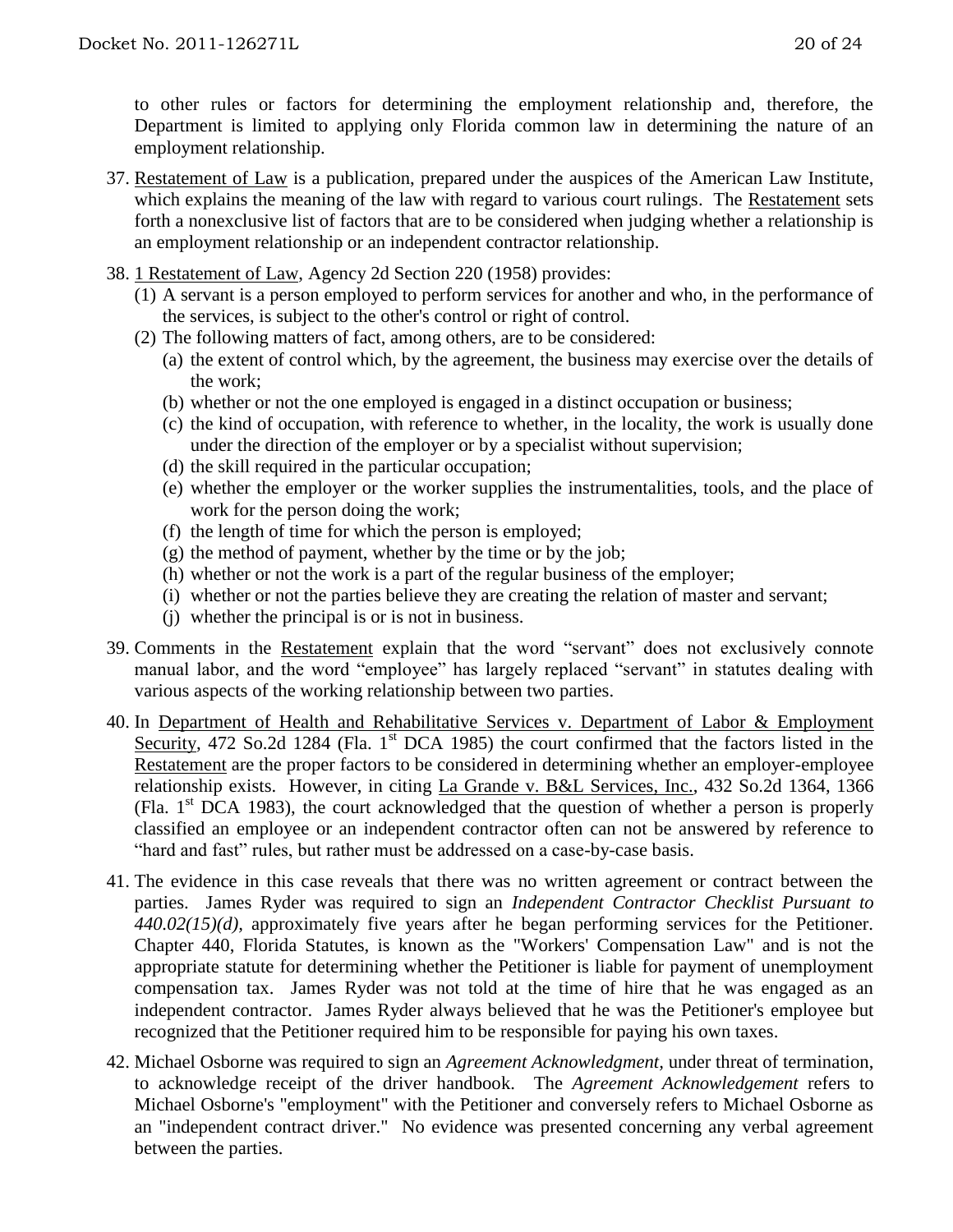- 43. In Keith v. News & Sun Sentinel Co., 667 So.2d 167 (Fla. 1995) the Court held that in determining the status of a working relationship, the agreement between the parties should be examined if there is one. In providing guidance on how to proceed absent an express agreement the Court stated "In the event that there is no express agreement and the intent of the parties can not be otherwise determined, courts must resort to a fact specific analysis under the Restatement based on the actual practice of the parties." In Lee v. American Family Assurance Co. 431 So.2d 249, 250 (Fla. <sup>1st</sup> DCA 1983) the court held that a statement in an agreement that the existing relationship is that of independent contractor is not dispositive of the issue. In Justice v. Belford Trucking Company, Inc., 272 So.2d 131 (Fla. 1972), a case involving an independent contractor agreement which specified that the worker was not to be considered the employee of the employing unit at any time, under any circumstances, or for any purpose, the Florida Supreme Court commented "while the obvious purpose to be accomplished by this document was to evince an independent contractor status, such status depends not on the statements of the parties but upon all the circumstances of their dealings with each other."
- 44. The Petitioner is in the business of providing transportation for the Petitioner's clients to and from various airports. The drivers are engaged by the Petitioner to drive the Petitioner's vehicles to provide the transportation services which the Petitioner has contracted to perform. The work performed by the drivers is not separate and distinct from the Petitioner's business but is an integral and necessary part of the Petitioner's business.
- 45. The Petitioner has a substantial investment in the business. The Petitioner owns the vehicles and is responsible for all costs of operating the vehicles including gas, maintenance, repairs, licenses, and insurance. The Petitioner reimburses the drivers for any costs which the drivers may have with the exception of airport licenses which the Tampa and Sarasota airports require the drivers to purchase. Those licenses can only be used by the drivers to operate vehicles for the Petitioner and must be surrendered upon termination. At a maximum cost of \$135 per year the licenses do not represent a significant investment in a business and do not constitute operating expenses which may put the drivers at risk of financial loss from performing services for the Petitioner.
- 46. The Petitioner requires newly hired drivers to ride with an experienced driver for a day or two as a means of training the new drivers. Driving a vehicle does not require any special skill or knowledge and is not the type of activity that requires training for a licensed driver. The greater the skill or special knowledge required to perform the work, the more likely the relationship will be found to be one of independent contractor. Florida Gulf Coast Symphony v. Florida Department of Labor & Employment Sec., 386 So.2d 259 (Fla. 2d DCA 1980)
- 47. The drivers are paid a commission based on the fares of completed assignments. The drivers are not paid by time worked but rather they are paid based on the work which they complete. Section 443.1217(1), Florida Statutes, provides that the wages subject to the Unemployment Compensation Law include all remuneration for employment including commissions, bonuses, back pay awards, and the cash value of all remuneration in any medium other than cash. The Petitioner determines the amount of the fares, determines the amount of the commission percentage, and determines which drivers are assigned to make the runs. The Petitioner controls the financial aspects of the relationship. The fact that the Petitioner chooses not to withhold payroll taxes or provide fringe benefits does not, standing alone, create an independent contractor relationship.
- 48. Michael Osborne performed services as a driver exclusively for the Petitioner for a period of approximately eleven years. James Ryder performed services exclusively for the Petitioner as a driver for approximately eight years. The Petitioner has the right to terminate the drivers at any time, for any reason, with or without cause or notice. These facts reveal the existence of an at-will relationship of relative permanence, typical of an employer-employee relationship. The Petitioner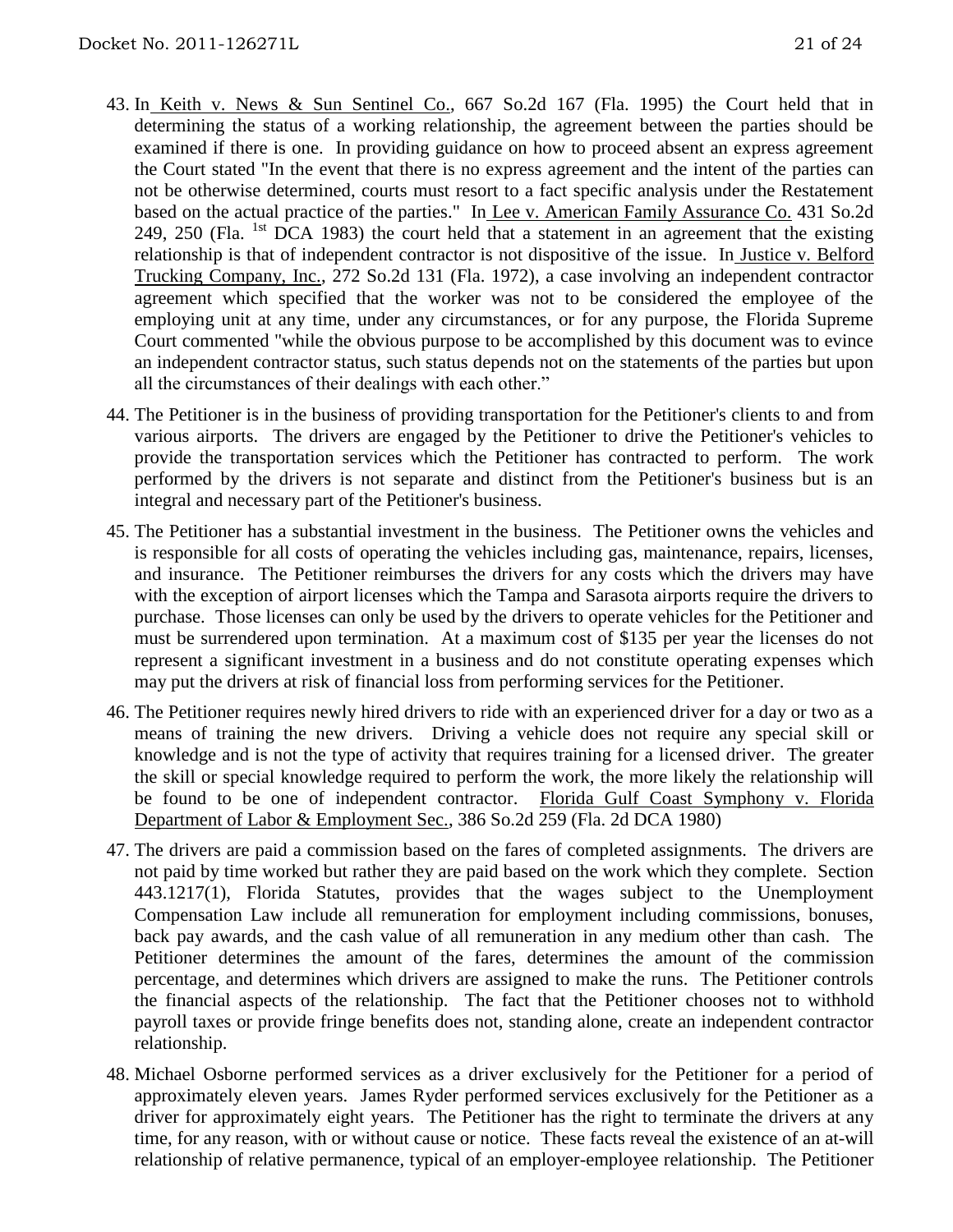terminated both Michael Osborne and James Ryder. In Cantor v. Cochran, 184 So.2d 173 (Fla. 1966), the court in quoting 1 Larson, Workmens' Compensation Law, Section 44.35 stated: "The power to fire is the power to control. The absolute right to terminate the relationship without liability is not consistent with the concept of independent contractor, under which the contractor should have the legal right to complete the project contracted for and to treat any attempt to prevent completion as a breach of contract."

- 49. Although the drivers drive the Petitioner's vehicles without direct supervision, the Petitioner exercises control over the drivers. Years ago, the Petitioner required the drivers to wear uniforms which were provided by the Petitioner. After the Petitioner discontinued the uniforms policy, the Petitioner developed a dress code which the drivers are required to follow. The drivers have to have a good reason for refusing work assignments. Michael Osborne was threatened with termination if he did not accept a work assignment. The drivers are required to abide by any rules, policies, and standards established by the Petitioner, and abide by any rules, policies, or standards which the Petitioner may establish at any time in the future. Among other things, the drivers are not allowed to idle the Petitioner's vehicles while parked, even if the intent is to keep the vehicle cool on a very hot day. The drivers are not allowed to have family members or other unauthorized riders in the vehicle. The drivers must obtain the Petitioner's permission before transporting any passenger. The drivers must obtain the Petitioner's permission before taking any time off from work.
- 50. The Petitioner controls what work is to be performed because the Petitioner determines which drivers are offered which work assignments. The work assignments are for a specified date at a specified time. Thus, the Petitioner controls when the work is performed. The Petitioner controls the percentage paid to the drivers and controls whether or not assignments are provided to the drivers. By providing the vehicles and paying for the operating expenses, the Petitioner has extended the exercise of control to the means used to perform the work. It is not necessary for the employer to actually direct or control the manner in which the services are performed; it is sufficient if the employer has the right to direct and control the worker. Of all the factors, the right of control as to the mode of doing the work is the principal consideration. VIP Tours v. State, Department of Labor and Employment Security, 449 So.2d 1307 (Fla. 5<sup>th</sup> DCA 1984)
- 51. Section 90.604, Florida Statutes, sets out the general requirement that a witness must have personal knowledge regarding the subject matter of his or her testimony. Information or evidence received from other people and not witnessed firsthand is hearsay. Hearsay evidence may be used for the purpose of supplementing or explaining other evidence, but it is not sufficient, in and of itself, to support a finding unless it would be admissible over objection in civil actions. Section 120.57(1)(c), Florida Statutes.
- 52. The Petitioner's witnesses provided testimony in an attempt to show that work performed by airport limousine drivers is usually performed by independent contractors rather than under the direction of an employer. All of that testimony is hearsay because the testimony is based on what other individuals told the witnesses rather than based on the personal knowledge of the witnesses. No competent evidence was presented which shows that, in the local area, the work of airport limousine drivers is usually performed by independent contractors.
- 53. In Adams v. Department of Labor and Employment Security, 458 So.2d 1161 (Fla. 1st DCA 1984), the Court held that if the person serving is merely subject to the control of the person being served as to the results to be obtained, he is an independent contractor. If the person serving is subject to the control of the person being served as to the means to be used, he is not an independent contractor. It is the right of control, not actual control or interference with the work which is significant in distinguishing between an independent contractor and a servant. The Court also determined that the Department had authority to make a determination applicable not only to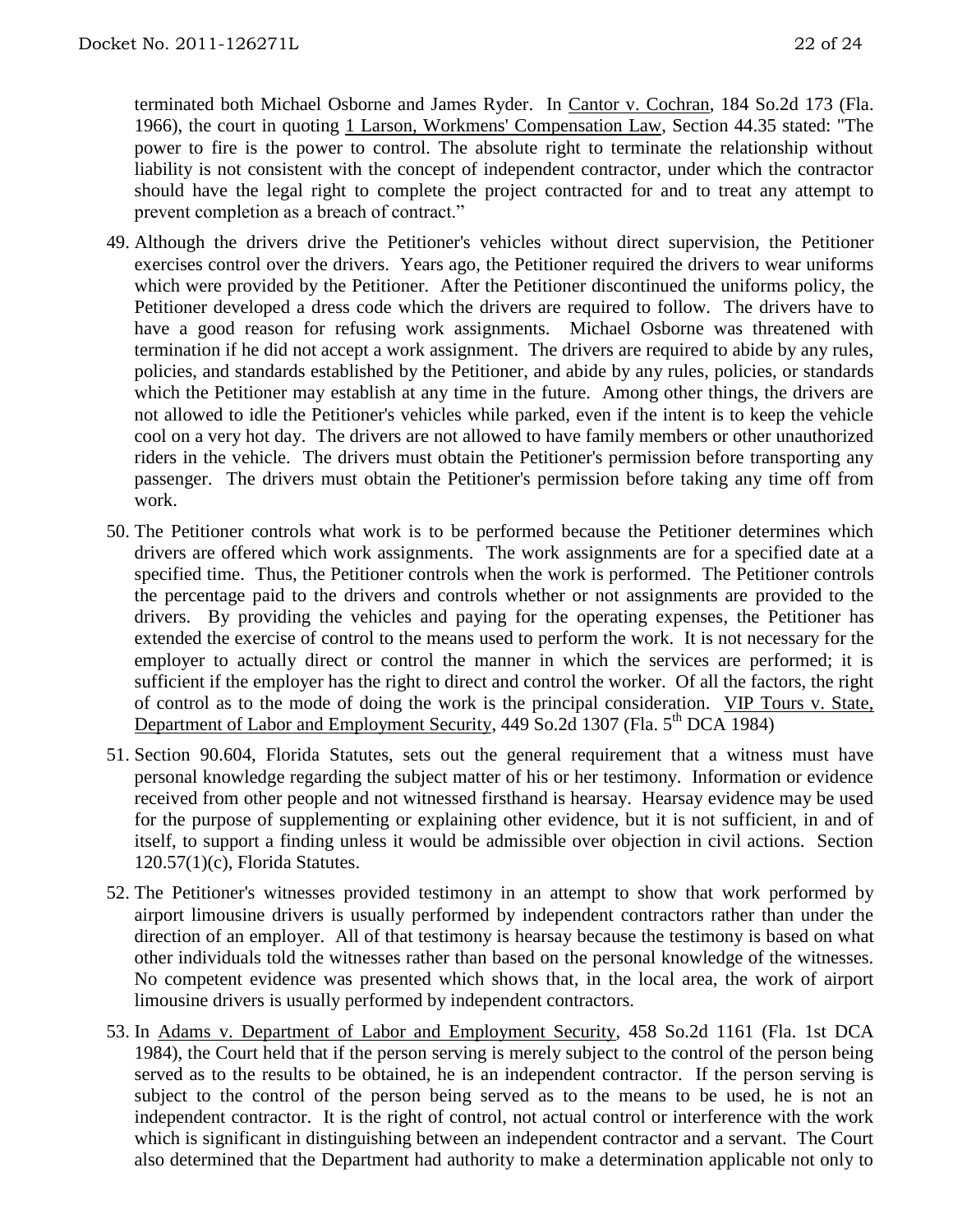the worker whose unemployment benefit application initiated the investigation, but to all similarly situated workers.

- 54. Rule 73B-10.035(7), Florida Administrative Code, provides that the burden of proof will be on the protesting party to establish by a preponderence of the evidence that the determination was in error. The preponderence of the competent evidence reveals that the services performed by James Ryder, Michael Osborne, and other individuals as drivers constitute insured employment. Thus, it has not been shown that the determinations were in error.
- 55. Rule 60BB-2.032(1), Florida Administrative Code, provides that each employing unit must maintain records pertaining to remuneration for services performed for a period of five years following the calendar year in which the services were rendered.
- 56. The determination addressing the status of Michael Osborne and all other individuals performing services for the Petitioner as drivers was issued on November 22, 2011. The determination held that the effective date of the liability was October 1, 2006, a date within the five year period. James Ryder was part of that class of worker. James Ryder began working for the Petitioner in March 2003, prior to October 1, 2006. Since the determination addressing the status of James Ryder was not received by the Petitioner and has not become final, the retroactive date must be consistent with the determination addressing the effective date for the entire class of worker, October 1, 2006.
- 57. The Petitioner submitted Proposed Findings of Fact and Conclusions of Law. Most of the proposed findings are merely recitation of testimony rather than findings of fact based on the evidence. The Petitioner's proposed findings 24, 26, 28, 29, 30, 31, 33, 34, 43, 44, 57, 58, 59, 60, 62, 73, 75, 76, 82, and 88 are not supported by the weight of the competent, credible evidence and are rejected. Proposed finding 32 contains a possible typographical error and can not be addressed as written because the substance of the proposal can not be ascertained. Proposed finding 42 is the Petitioner's conclusion rather than a fact supported by the evidence and is rejected.

**Recommendation:** It is recommended that the Petitioner's protest be accepted as timely filed. It is recommended that the determination dated August 4, 2011, be MODIFIED to reflect a retroactive date of October 1, 2006. As modified it is recommended that the determination be AFFIRMED.

Respectfully submitted on June 5, 2012.



R. O. SMITH, Special Deputy Office of Appeals

A party aggrieved by the *Recommended Order* may file written exceptions to the Director at the address shown above within fifteen days of the mailing date of the *Recommended Order*. Any opposing party may file counter exceptions within ten days of the mailing of the original exceptions. A brief in opposition to counter exceptions may be filed within ten days of the mailing of the counter exceptions. Any party initiating such correspondence must send a copy of the correspondence to each party of record and indicate that copies were sent.